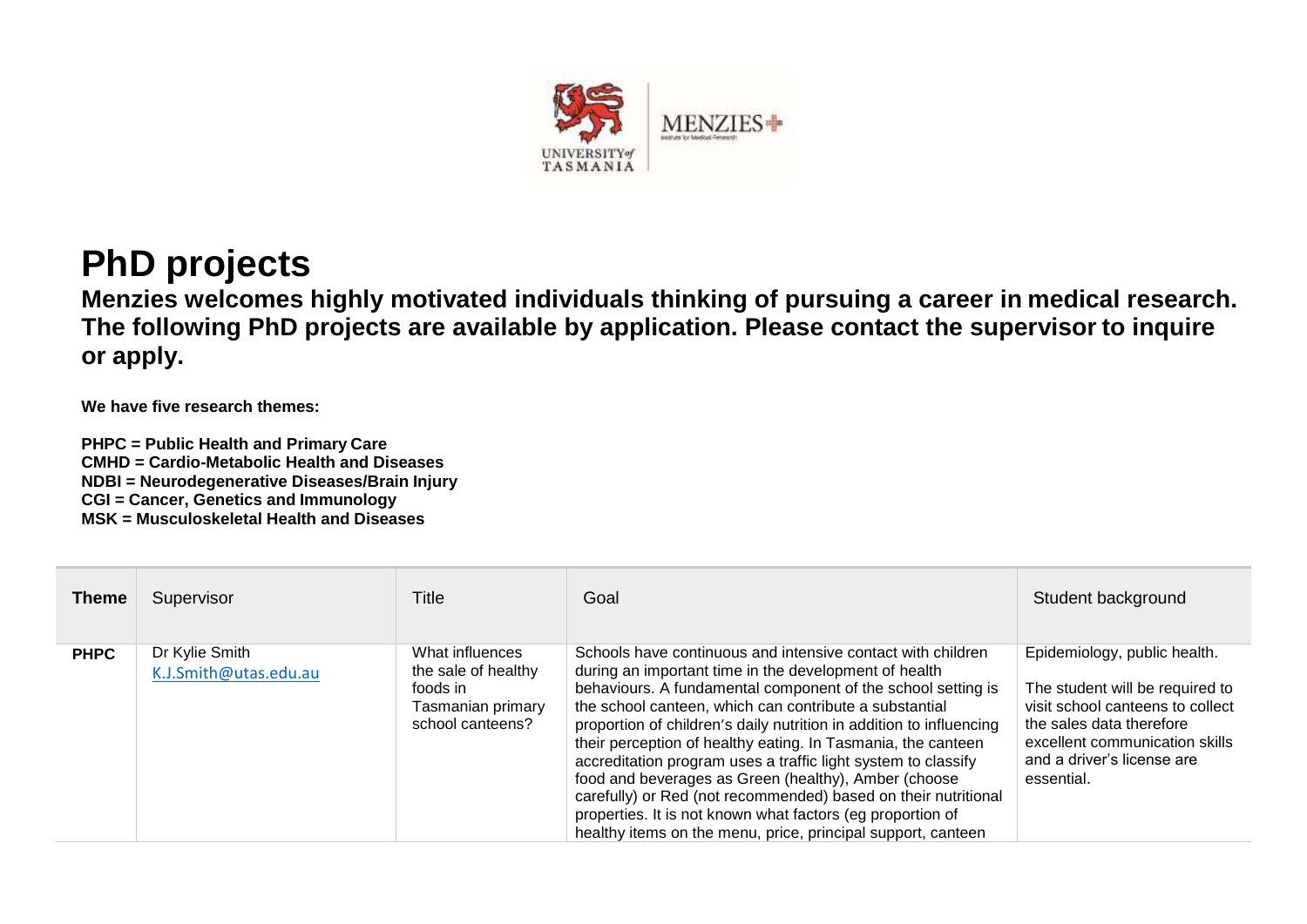|             |                                               |                                                                                                                                                                                                             | facilities) have the greatest influence on the sale of healthy<br>foods.<br>This project aims to:<br>1) identify the factors associated with the sale of healthy<br>foods in Tasmanian primary school canteens.<br>2) test how effective different methods are at increasing<br>the sale of healthy foods.<br>This project is in collaboration with the Tasmanian School<br>Canteen Association and dietitians from the Department of<br>Health and Human Services.                                                                                        |                                                                                      |
|-------------|-----------------------------------------------|-------------------------------------------------------------------------------------------------------------------------------------------------------------------------------------------------------------|------------------------------------------------------------------------------------------------------------------------------------------------------------------------------------------------------------------------------------------------------------------------------------------------------------------------------------------------------------------------------------------------------------------------------------------------------------------------------------------------------------------------------------------------------------|--------------------------------------------------------------------------------------|
| <b>PHPC</b> | Prof Alison Venn alison.venn@u<br>tas.edu.au  | Cardio-metabolic<br>risk trajectories<br>from childhood to<br>midlife                                                                                                                                       | Modifiable risk factors account for much of the burden of<br>cardiovascular disease and type 2 diabetes (cardio-metabolic<br>disease) and are very common in young Australians. Using<br>data from the Childhood Determinants of Adult Health study,<br>this project will define the trajectories of adiposity (body mass<br>index and waist circumference) and physical fitness from<br>childhood to adulthood that most strongly determine markers of<br>cardio-metabolic disease in midlife, and ascertain the factors<br>that predict and modify them. | <b>Health Sciences</b>                                                               |
| <b>PHPC</b> | Dr Amanda Neil<br>Amanda.Neil<br>@utas.edu.au | Assessment of the<br>predictors of costs<br>in people with<br>psychosis using<br>the Study of High<br>impact of<br>Psychosis (SHIP)<br><b>Costs Database</b><br>and seven-year<br>follow-up linked<br>data. | A data analysis project with a strong health economics<br>focus that will seek to establish the predictors of the<br>costs of psychosis using a pre-existing data source; the<br>Study of High Impact Psychosis (SHIP) Costs Database,<br>and linked datasets.                                                                                                                                                                                                                                                                                             | Health<br>economics<br>and/or psychiatry or<br>psychology<br>and/or<br>biostatistics |
| <b>PHPC</b> | Amanda.Neil<br>@utas.edu.au                   | Assessment of costs<br>in people with chronic<br>kidney disease.                                                                                                                                            | A data analysis project with a strong health economics focus<br>that will seek to establish the costs and predictors of the costs<br>in people with chronic kidney disease.                                                                                                                                                                                                                                                                                                                                                                                |                                                                                      |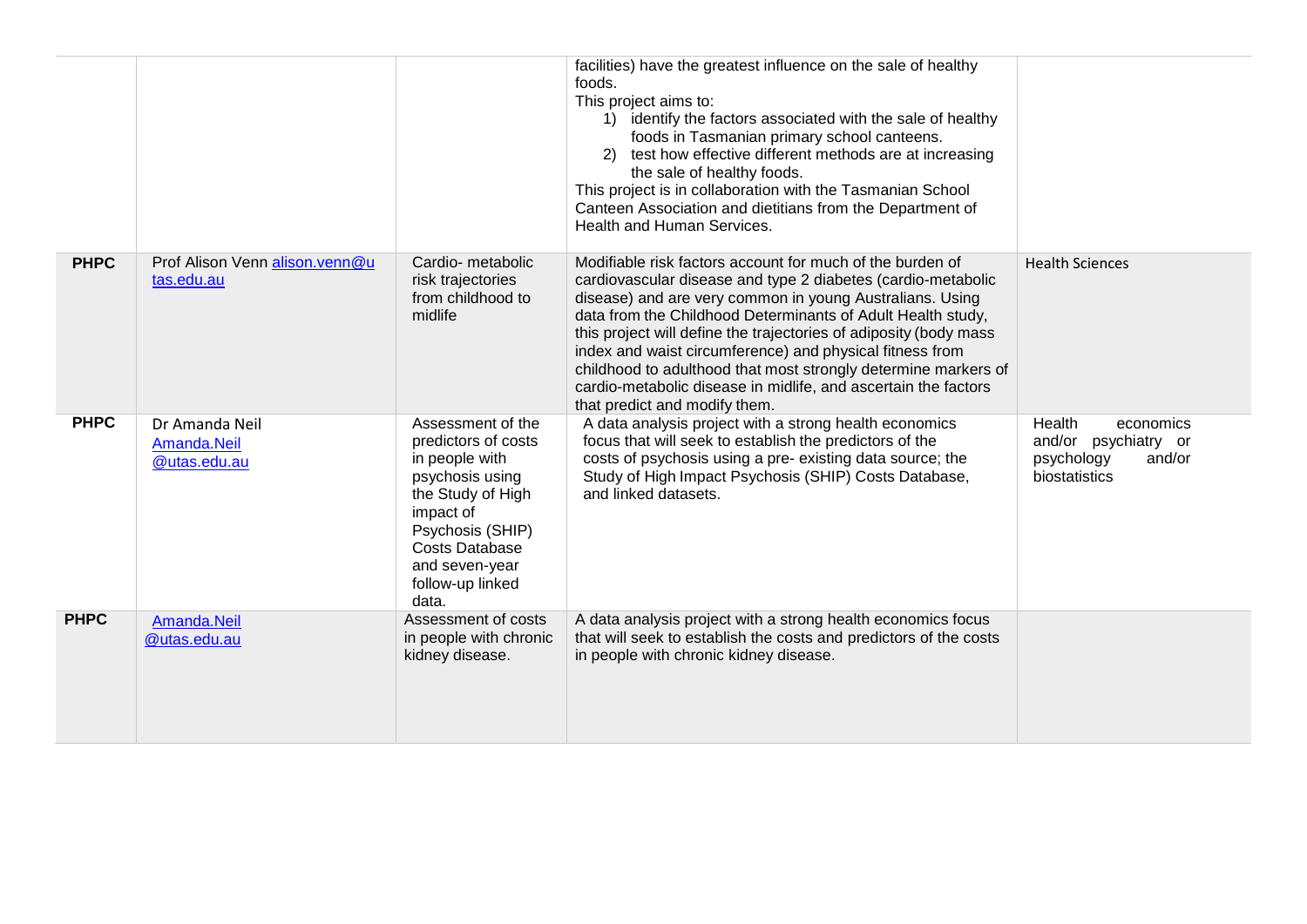| <b>PHPC</b> | Amanda.Neil<br>@utas.edu.a u                                                                                                                              | Acute emergency<br>care and other<br>emergency care of<br>current and prior<br>clients of public sector<br>specialized mental<br>health services in<br>Tasmania, by region,<br>2008-<br>2014. | An epidemiological data linkage project that will aim to:<br>1) Assess the underlying cause of presentation for all acute<br>emergency care, by region, care status and utilization of<br>the MHHL in patients that are current or prior clients of<br>public specialized mental health services in Tasmania<br>2) Assess the comparative importance of the Mental Health<br>Helpline (MHHL) as a "gatekeeper" in the care pathway for<br>emergency care in Tasmania<br>3) Assess the proportion of patients admitted to inpatient<br>care from emergency departments; and waiting times until<br>admission.<br>4) Assess the levels of representation and re-admissions<br>within 28 days, relative to care status and regionality, and<br>discharge source. | Health economics and/or<br>psychiatry or psychology<br>and/or biostatistics                                                                                                                                           |
|-------------|-----------------------------------------------------------------------------------------------------------------------------------------------------------|-----------------------------------------------------------------------------------------------------------------------------------------------------------------------------------------------|---------------------------------------------------------------------------------------------------------------------------------------------------------------------------------------------------------------------------------------------------------------------------------------------------------------------------------------------------------------------------------------------------------------------------------------------------------------------------------------------------------------------------------------------------------------------------------------------------------------------------------------------------------------------------------------------------------------------------------------------------------------|-----------------------------------------------------------------------------------------------------------------------------------------------------------------------------------------------------------------------|
| <b>PHPC</b> | Amanda.Neil<br>@utas.edu.a u                                                                                                                              | Assessment of the<br>relationship<br>between costs and<br>functionality and<br>quality of life in<br>people with<br>psychosis                                                                 | Data analysis project with a strong health economics<br>focus that will seek to establish the predictors of the<br>costs of psychosis using a pre-existing data source                                                                                                                                                                                                                                                                                                                                                                                                                                                                                                                                                                                        | Health<br>economics<br>and/or psychiatry or<br>psychology<br>and/or<br>biostatistics                                                                                                                                  |
| <b>PHPC</b> | Prof Tania Winzenberg<br>tania.winzenb erg@utas.ed u.au                                                                                                   | Co-ordination of<br>care for complex<br>patients in primary<br>care settings:<br>what works for<br>whom and why?                                                                              | This project will entail a series of complex systematic<br>reviews of the extensive controlled trial literature of different<br>models of care co-ordination delivered for a range of<br>conditions to people with complex medical needs. These in<br>turn will inform a mixed method study examining current<br>care co- ordination practices in Australian general practices<br>from by a range of health professionals. The goal is to<br>provide detailed evidence based advice on how to improve<br>care co-ordination in Australian primary care settings.                                                                                                                                                                                              | Strong understanding of the<br>Australian health system and<br>in particular general practice,<br>together with some<br>experience in reading,<br>critically appraising and<br>interpreting scientific<br>literature. |
| <b>PHPC</b> | <b>Environment and Health</b><br>Research Group<br>Dr Fay Johnston<br>Dr Amanda Wheeler<br>Fay.Johnston<br>@utas.edu.au or<br>Amanda.Wheeler@utas.ed u.au | Hazelwood<br>Exposure<br>Study                                                                                                                                                                | The Hazelwood Mine Fire Health Study is a research<br>program that will investigate whether the smoke emissions<br>from the 2014 Hazelwood coal mine fire has affected the<br>health of local residents. To assess the exposures of<br>infants and young children, parents are being asked to<br>complete an extensive questionnaire on their home<br>characteristics and activities during the fire as well as to<br>submit samples of residential house dust and soil from<br>their gardens. These samples can then be analysed for a                                                                                                                                                                                                                       | Environmental health,<br>chemistry, exposure<br>assessment or medicine. An<br>aptitude for biostatistics and<br>chemistry is essential.                                                                               |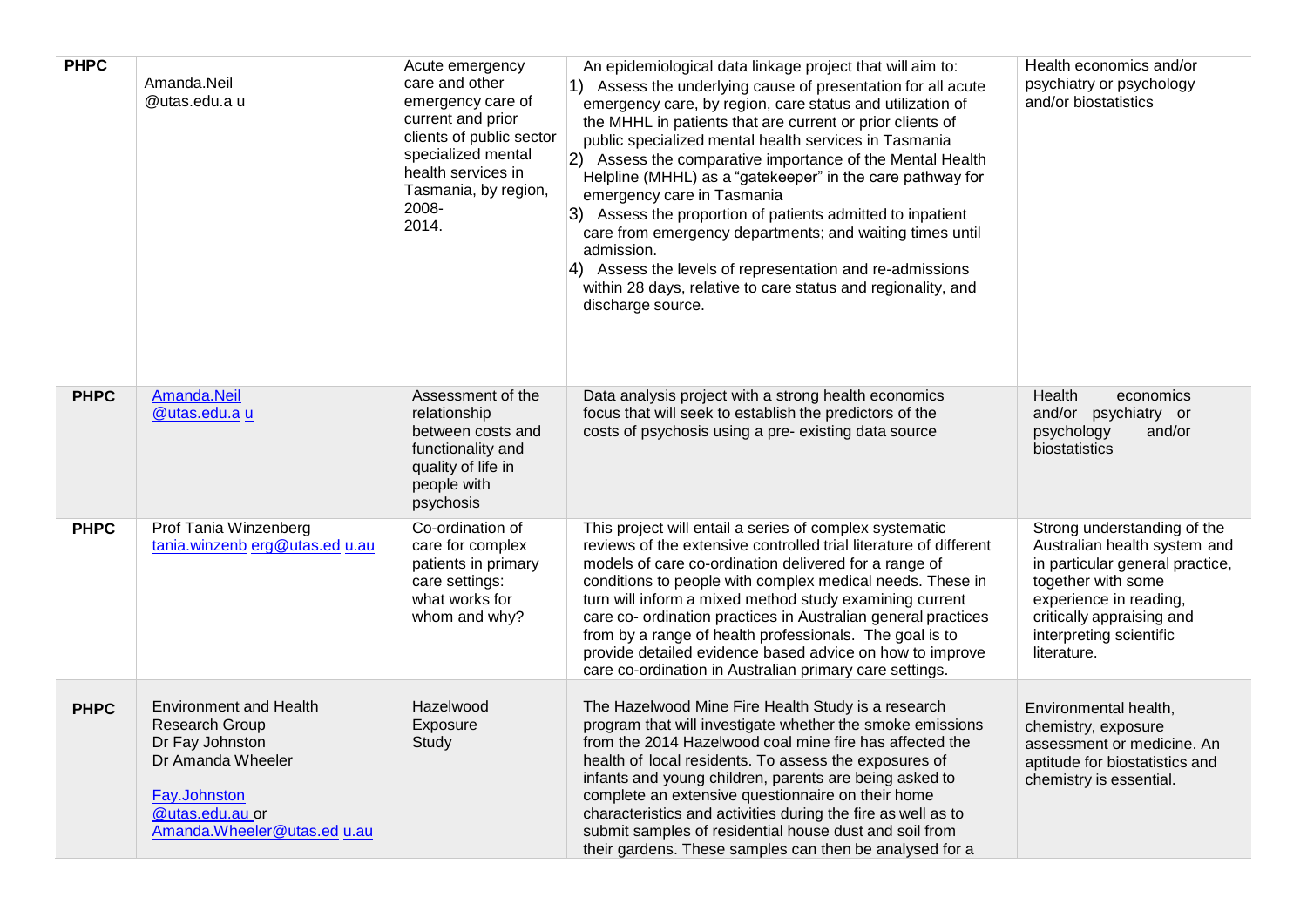|             |                          |                                                                                                                                     | suite of chemical markers to understand background and<br>fire smoke exposures in the home. Recruitment is<br>underway and will result in large, high quality datasets and<br>samples that will inform understanding of exposures to<br>emissions from such disasters. There is currently limited<br>understanding of exposures from such events and findings<br>will be used to develop public health practices. There is<br>also the opportunity to apply findings to follow up analyses<br>of health through the child respiratory and cardiovascular<br>measures and through data linkage.                                                                                                                                                                                                                                                                                |                                                                                                                                                                                                                                                                      |
|-------------|--------------------------|-------------------------------------------------------------------------------------------------------------------------------------|-------------------------------------------------------------------------------------------------------------------------------------------------------------------------------------------------------------------------------------------------------------------------------------------------------------------------------------------------------------------------------------------------------------------------------------------------------------------------------------------------------------------------------------------------------------------------------------------------------------------------------------------------------------------------------------------------------------------------------------------------------------------------------------------------------------------------------------------------------------------------------|----------------------------------------------------------------------------------------------------------------------------------------------------------------------------------------------------------------------------------------------------------------------|
| <b>PHPC</b> | Fay.Johnston@utas.edu.au | Better diagnosing of<br>pollen allergies in<br>Australia: combining<br>smartphone data<br>with novel<br>immunological<br>techniques | Pollen is a major cause of allergic disease, with over 20% of<br>the Australian population suffering regularly from hay fever<br>(allergic rhinitis). This problem is growing but diagnosis and<br>treatment is limited by a lack of information about which<br>pollen types are the most prevalent allergy triggers. In<br>particular, almost nothing is known about the allergenicity of<br>native pollen types and whether they should be considered as<br>clinically-relevant.<br>This project uses symptom data collected by the AirRater<br>app, combined with a powerful immunological technique<br>known as the HalogenImmunoAssay to test whether native<br>pollen types should be considered as allergy triggers. This<br>highly novel research will have the potential to significantly<br>contribute to improved allergy treatment and diagnosis in<br>Australia. | This project will utilise a<br>mixture of epidemiological<br>and immunological<br>techniques. It will suit<br>students with a background in<br>public health, applied science,<br>biostatistics, and/or<br>immunology.                                               |
| <b>PHPC</b> | Fay.Johnston@utas.edu.au | Is it pollen or is it<br>fungi? Determining<br>the causes of<br>allergies in<br>Tasmania                                            | Fungi are known to be a major trigger for allergies and<br>asthma, yet across Australia a paucity of fungi-based studies<br>means that we have very little understanding about their<br>contribution to asthma and allergy symptoms at a population<br>scale: in particular, how they compare to or interact with<br>pollen and smoke as asthma and allergy triggers. This project<br>will provide the first systematic analysis of the contribution of<br>fungal spores to asthma and allergies by:<br>1) Counting the number of allergenic fungal spores on<br>daily microscope slides (newly and previously<br>collected for pollen analysis by the 'AirRater' project);<br>and                                                                                                                                                                                            | This cross-disciplinary project<br>will involve a combination of<br>microscope work and<br>epidemiological analysis. It<br>will suit students with a<br>background in public health,<br>applied science, biostatistics,<br>microbiology, or<br>environmental health. |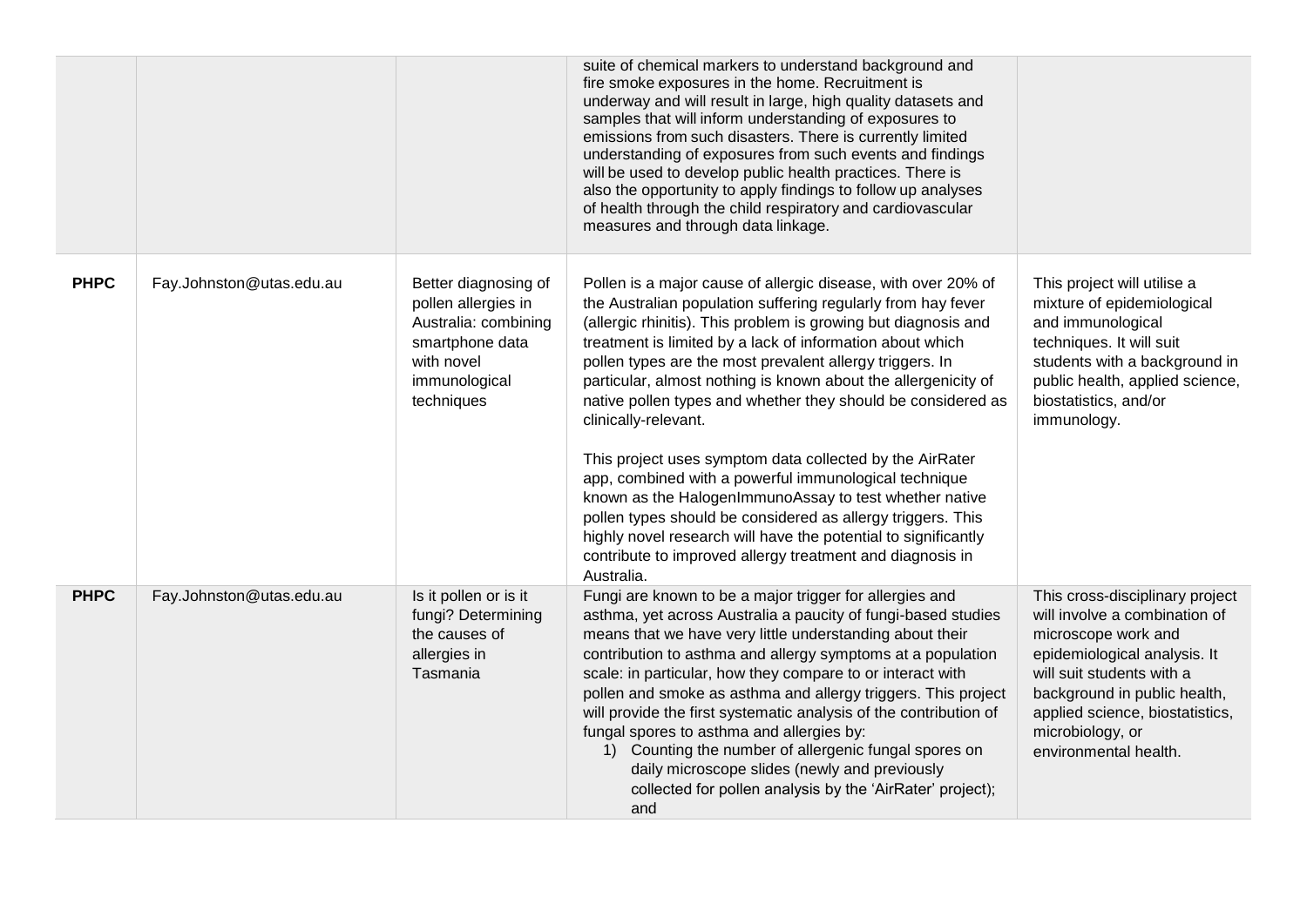|             |                                                                                                                                        |                                                                                                                                 | 2) Building a model that tests associations between<br>fungal spore abundance and asthma and allergy<br>symptoms reported by users of the 'AirRater' app.<br>This will provide an important platform for understanding the<br>role of fungi in asthma and allergies in Tasmania, and the<br>degree to which they should be prioritised in clinical and<br>public health settings.                                                                                                                                                                                                                                                                                                                                                                                                                                                                                                                                                                                                                                                        |                                                                                                                                                                    |
|-------------|----------------------------------------------------------------------------------------------------------------------------------------|---------------------------------------------------------------------------------------------------------------------------------|------------------------------------------------------------------------------------------------------------------------------------------------------------------------------------------------------------------------------------------------------------------------------------------------------------------------------------------------------------------------------------------------------------------------------------------------------------------------------------------------------------------------------------------------------------------------------------------------------------------------------------------------------------------------------------------------------------------------------------------------------------------------------------------------------------------------------------------------------------------------------------------------------------------------------------------------------------------------------------------------------------------------------------------|--------------------------------------------------------------------------------------------------------------------------------------------------------------------|
| <b>PHPC</b> | Fay.johnston@utas.edu.au                                                                                                               | Understanding<br>population<br>level impacts                                                                                    | This project is part of an ARC Linkage Project. Our<br>team of collaborators from Canada, Victoria and<br>NSW has specific expertise in fire ecology, fire smoke<br>modelling, epidemiology, land management, environment<br>protection and public health practice. We will use regulatory<br>air quality monitoring, mobile smoke monitoring, remote<br>sensing and atmospheric modelling, to determine how<br>different types of landscape fire regimes affect community<br>exposures to smoke. The aim is to understand if more people<br>will be subject to unacceptable exposures of smoke pollution<br>from occasional bushfires, or from a program of regular<br>planned burns. We will use spatial datasets of ambulance<br>and emergency calls to map how the intensity and duration of<br>smoke exposure influences important health outcomes and<br>which population groups are at greatest risk. New practical<br>approaches to determining smoke exposures for public health<br>management will be developed and evaluated. | Particularly appropriate for<br>a student familiar with R<br>including spatial analysis in R<br>or ARC GIS.                                                        |
| <b>PHPC</b> | Professor Wendy Oddy                                                                                                                   | Infant feeding and<br>long-term<br>outcomes.                                                                                    | A large body of literature suggests that early infant feeding<br>has long-term impacts on adult health outcomes. Using data<br>from the West Australian Pregnancy Cohort Study followed<br>from before birth to now 26 years. In this project the<br>candidate will examine the impact of early infant feeding<br>(breastfeeding, formula feeding) on long-term cardio-<br>metabolic outcomes including anthropometry data collected<br>throughout childhood, adolescence and into young<br>adulthood.                                                                                                                                                                                                                                                                                                                                                                                                                                                                                                                                   |                                                                                                                                                                    |
| <b>PHPC</b> | <b>Professor Matthew Jose</b><br>& Dr Charlotte McKercher<br>mailto:matthe w.jose@utas.<br>edu.au; Charlotte.Mc<br>Kercher@utas.edu.au | Thepsychosocial<br>determinants of<br>treatment<br>pathways, clinical<br>outcomes and<br>costs in adults with<br>chronic kidney | Utilising a range of individual level, registry and<br>administrative health data this prospective cohort study will<br>evaluate the relative influence of both biomedical and<br>psychosocial factors on the rate of kidney disease<br>progression, the choice of treatment pathways,<br>hospitalisation, mortality, health-related quality of live and                                                                                                                                                                                                                                                                                                                                                                                                                                                                                                                                                                                                                                                                                 | Psychiatry, psychology<br>or other allied health<br>and/or epidemiology<br>and/or public health<br>and/or health<br>economics. An aptitude<br>for biostatistics is |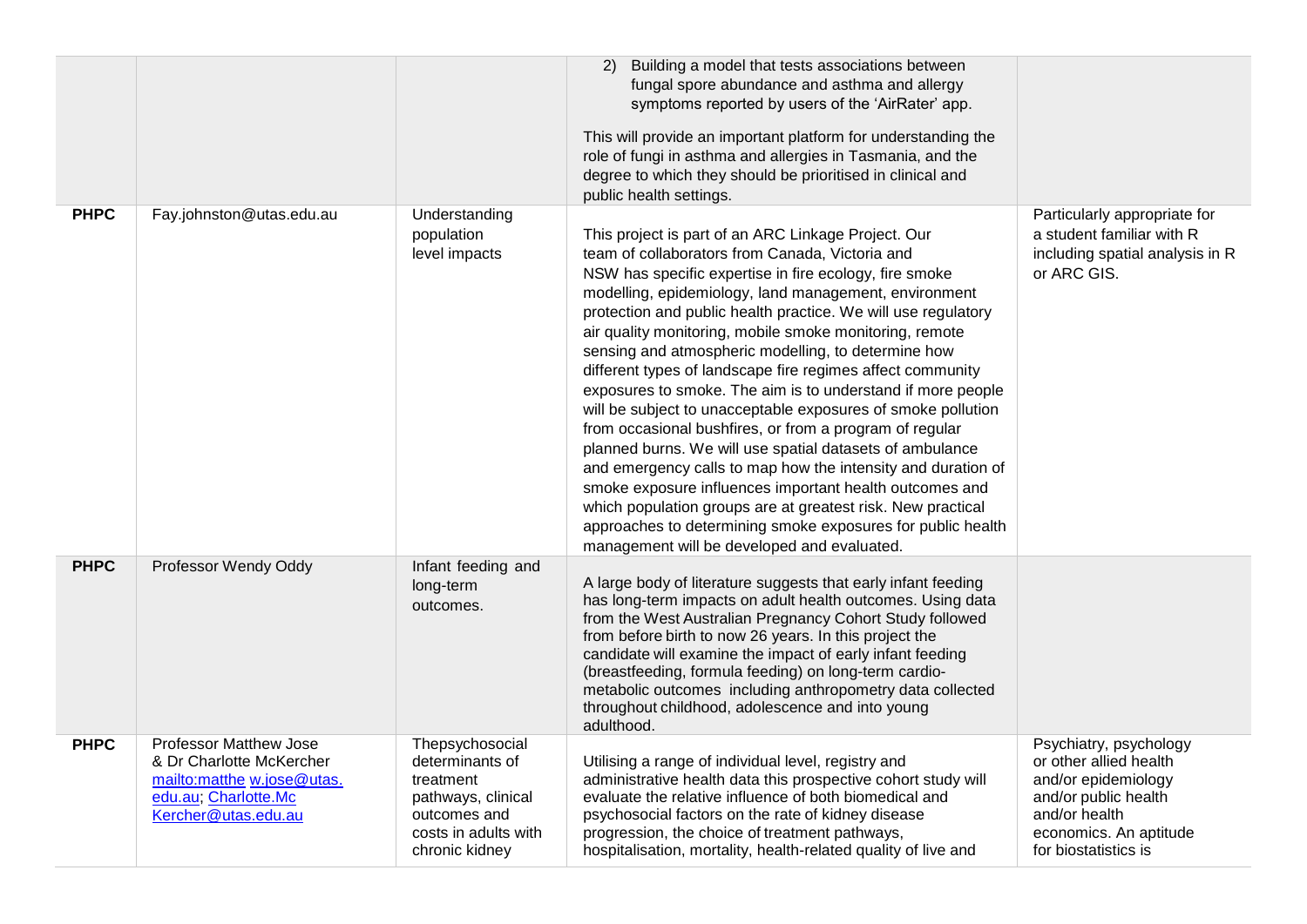|             |                                                    | disease (CKD)                                                                                  | economic outcomes in adults living with CKD. A number of<br>projects are available with specific focus depending on<br>research interests.                                                                                                                                                                                                                                                                                                                                                                                                                                                                                                                                                                                                | essential. |
|-------------|----------------------------------------------------|------------------------------------------------------------------------------------------------|-------------------------------------------------------------------------------------------------------------------------------------------------------------------------------------------------------------------------------------------------------------------------------------------------------------------------------------------------------------------------------------------------------------------------------------------------------------------------------------------------------------------------------------------------------------------------------------------------------------------------------------------------------------------------------------------------------------------------------------------|------------|
| <b>PHPC</b> | Wendy.Oddy@utas.edu.au                             | Omega 3 fatty acids<br>and inflammation                                                        | We have previously shown pathways to inflammation<br>through nutrition. In this project, the candidate will examine<br>the role of fatty acids that potentially leads to a suite of<br>inflammatory markers such as hs-CRP, cytokine biomarkers<br>and leptin.<br>The range of dietary intake of omega 3 and 6 fatty acids<br>collected at 3 time-points (ages 14, 17 and 20 years), as well<br>as erythrocyte fatty acids collected at these same time-points<br>will be applied in this project. Data collected within the West<br>Australian Pregnancy Cohort Study are available for these<br>analyses. Other studies based at the Menzies Institute for<br>Medical Research may be used to answer some of the<br>research questions. |            |
| <b>PHPC</b> | Wendy.Oddy@utas.edu.au                             | Nutritional<br>pathways to<br>adiposity,<br>inflammation and<br>depression.                    | Any other topic related to dietary intake or<br>nutritional influence on health and disease.                                                                                                                                                                                                                                                                                                                                                                                                                                                                                                                                                                                                                                              |            |
| <b>PHPC</b> | Professor Bruce Taylor<br>Bruce.Taylor@utas.edu.au | Genetic and<br>environmental<br>factors involved in<br>the onset and<br>progression of MS      | To establish how known and novel MS risk factors are<br>associated with the onset and progression of MS, and how<br>these factors interact to increase risk                                                                                                                                                                                                                                                                                                                                                                                                                                                                                                                                                                               |            |
| <b>PHPC</b> | Bruce.Taylor@utas.edu.au                           | The role of vitamin<br>D, ultraviolet<br>radiation and<br>latitude in the<br>progression of MS | To establish how these factors act in increasing the risk of<br>MS and how they influence the progression of MS.                                                                                                                                                                                                                                                                                                                                                                                                                                                                                                                                                                                                                          |            |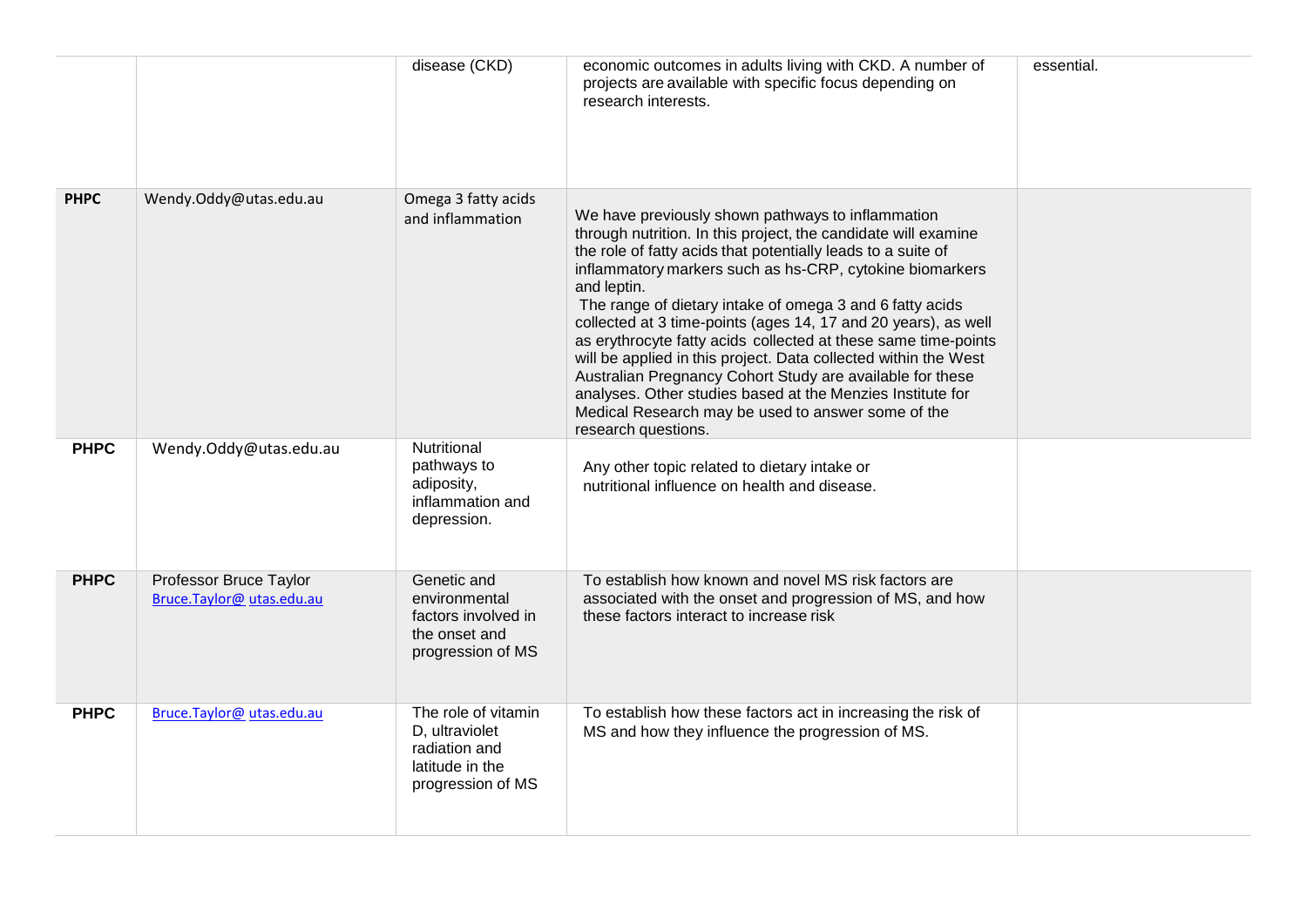| <b>PHPC</b> | Dr Kylie Smith and Professor<br>Alison Venn<br>k.j.smith@utas.edu.au<br>alison.venn@utas.edu.au | Associations<br>between lifestyle<br>behaviours and<br>serum<br>metabolomic<br>profiles                  | An opportunity exists to examine the childhood and young<br>adult factors that associate with healthy and unhealthy<br>metabolic profiles and novel biomarkers, using data from<br>the Childhood Determinants of Adult Health study and other<br>studies that began in childhood and have prospectively<br>followed their cohort into adulthood (i3C consortium).                                                                                                                                                                                                                                                                                                                                                                                                                                                                                                                             | Epidemiology, bio-chemistry<br>analytical background highly<br>desirable. Clinical<br>background would also be<br>useful but not essential. |
|-------------|-------------------------------------------------------------------------------------------------|----------------------------------------------------------------------------------------------------------|-----------------------------------------------------------------------------------------------------------------------------------------------------------------------------------------------------------------------------------------------------------------------------------------------------------------------------------------------------------------------------------------------------------------------------------------------------------------------------------------------------------------------------------------------------------------------------------------------------------------------------------------------------------------------------------------------------------------------------------------------------------------------------------------------------------------------------------------------------------------------------------------------|---------------------------------------------------------------------------------------------------------------------------------------------|
| <b>PHPC</b> | <b>Professor Andrew Palmer</b><br>Andrew.palmer@utas.edu.au                                     | <b>Health Economics</b><br>in Bariatric Surgery                                                          | Major gaps exist in our knowledge of the long term impact<br>of morbid obesity on quality of life and costs. We are<br>currently collecting from a cohort of approximately 400<br>patients who enrol for bariatric surgery in Tasmania.<br>Specific PhD tasks<br>1. Analyze prospective costs collected using data linkage<br>2. Analyze the impact of bariatric surgery on quality of life<br>3. Compare sensitivity, concurrent and convergent validity<br>of quality of life instruments in morbidly obese patients both<br>pre-and post-bariatric surgery<br>4. Develop a health economics model of the long term<br>consequences of bariatric surgery, quantifying impact on<br>CVD and other important complication rates, life<br>expectancy, quality-adjusted life expectancy, total lifetime<br>costs, and incremental cost-effectiveness of bariatric<br>surgery versus no surgery. | Epidemiological/ Analytical<br>background desirable.<br>Clinical background would<br>be suitable.                                           |
| <b>PHPC</b> | Andrew.palmer@utas.edu.au                                                                       | <b>Health Economics</b><br>in Multiple<br><b>Sclerosis</b>                                               | You will be part of the Multiple Sclerosis Flagship Team<br>analysing all aspects of the health economic impact of MS,<br>including quality of life, costs, employment and<br>productivity, simulation model development and<br>identification of optimal instruments to measure health<br>utility in MS                                                                                                                                                                                                                                                                                                                                                                                                                                                                                                                                                                                      | One or more of the<br>following: public health,<br>epidemiology, economics,<br>medicine, paramedicine,<br>statistics                        |
| <b>PHPC</b> | Assoc Prof Ingrid van der Mei<br>Ingrid.vanderMei@utas.edu<br>$au$                              | Examining early<br>retirement in the<br><b>Australian Multiple</b><br>Sclerosis<br>Longitudinal<br>Study | Data analysis project that aims to examine which factors<br>are associated with early retirement and change in<br>employment status in people with Multiple Sclerosis, a<br>chronic disabling disease.                                                                                                                                                                                                                                                                                                                                                                                                                                                                                                                                                                                                                                                                                        | Health economics and/or<br>statistics and/or<br>epidemiology                                                                                |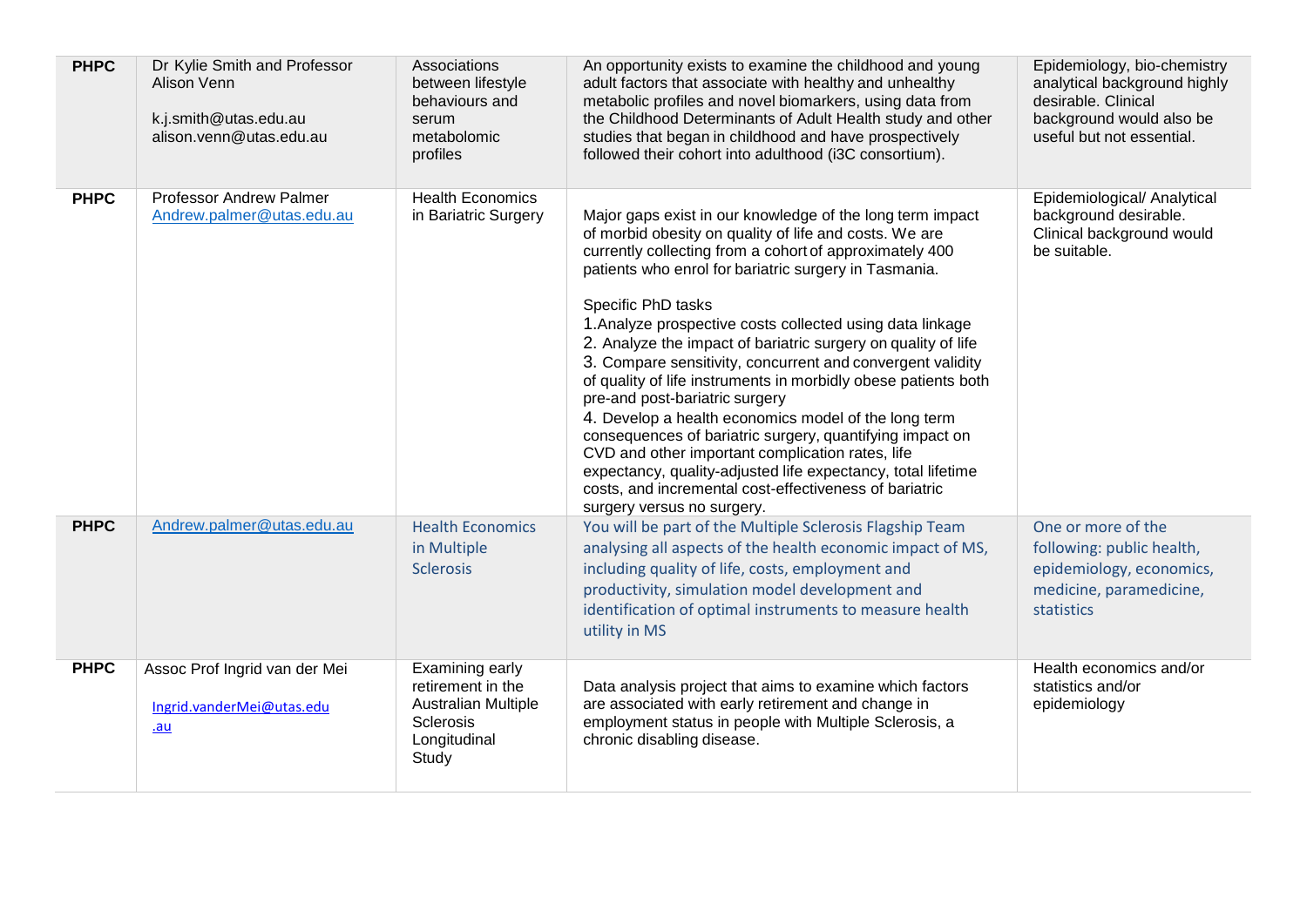| <b>PHPC</b> | Ingrid.vanderMei@utas.edu.au                               | Can diet reduce<br>the progression<br>of Multiple<br><b>Sclerosis</b>                                                                            | Data analysis project which aims to examine which dietary<br>factors are associated with the progression of Multiple<br>Sclerosis using factor analysis                          | Biochemistry, nutrition,<br>biostatistics, health science,<br>public health |
|-------------|------------------------------------------------------------|--------------------------------------------------------------------------------------------------------------------------------------------------|----------------------------------------------------------------------------------------------------------------------------------------------------------------------------------|-----------------------------------------------------------------------------|
| <b>PHPC</b> | Ingrid.vanderMei@utas.edu.au                               | Comorbidities in<br><b>Multiple Sclerosis</b>                                                                                                    | Data analysis projects available around comorbidities and<br>MS (e.g. influence on disability, quality of life, and burden<br>of disease) using different high quality datasets. |                                                                             |
| <b>PHPC</b> | Ingrid.vander Mei@utas.edu<br>.au                          | Developing a<br>Cognitive<br><b>Behavioural</b><br>Intervention for<br>people with MS in<br>the workforce: The<br><b>MS WorkSmart</b><br>Program | Assist with the development of this intervention, analyse<br>different sets of data (qualitative or quantitative) and create<br>publications.                                    | Psychology, epidemiology,<br>public health, qualitative<br>analysis         |
| <b>PHPC</b> | Ingrid.vanderMei@utas.edu<br><u>.au</u>                    | Physical activity<br>and MS: What<br>should we advise<br>patients?                                                                               | Systematically review the physical activity and MS<br>literature, develop a physical activity toolkit for people<br>with MS based on the latest international evidence.          | Sports science, allied health,<br>public health,<br>implementation science. |
| <b>PHPC</b> | Professor Peter Dargaville<br>Tanya.OByrne<br>@utas.edu.au | Minimally- invasive<br>surfactant therapy<br>in preterm infants<br>on CPAP                                                                       | Studies are based at MCRI in Melbourne, and would<br>depend on NHMRC funding                                                                                                     |                                                                             |
| <b>PHPC</b> | Peter Dargaville<br>Tanya.OByrne<br>@utas.edu.au           | Studies of non-<br>invasive respiratory<br>support in the<br>preterm model of<br>the pre-term infant                                             |                                                                                                                                                                                  | Health science,<br>medicine, public health,<br>biostatistics                |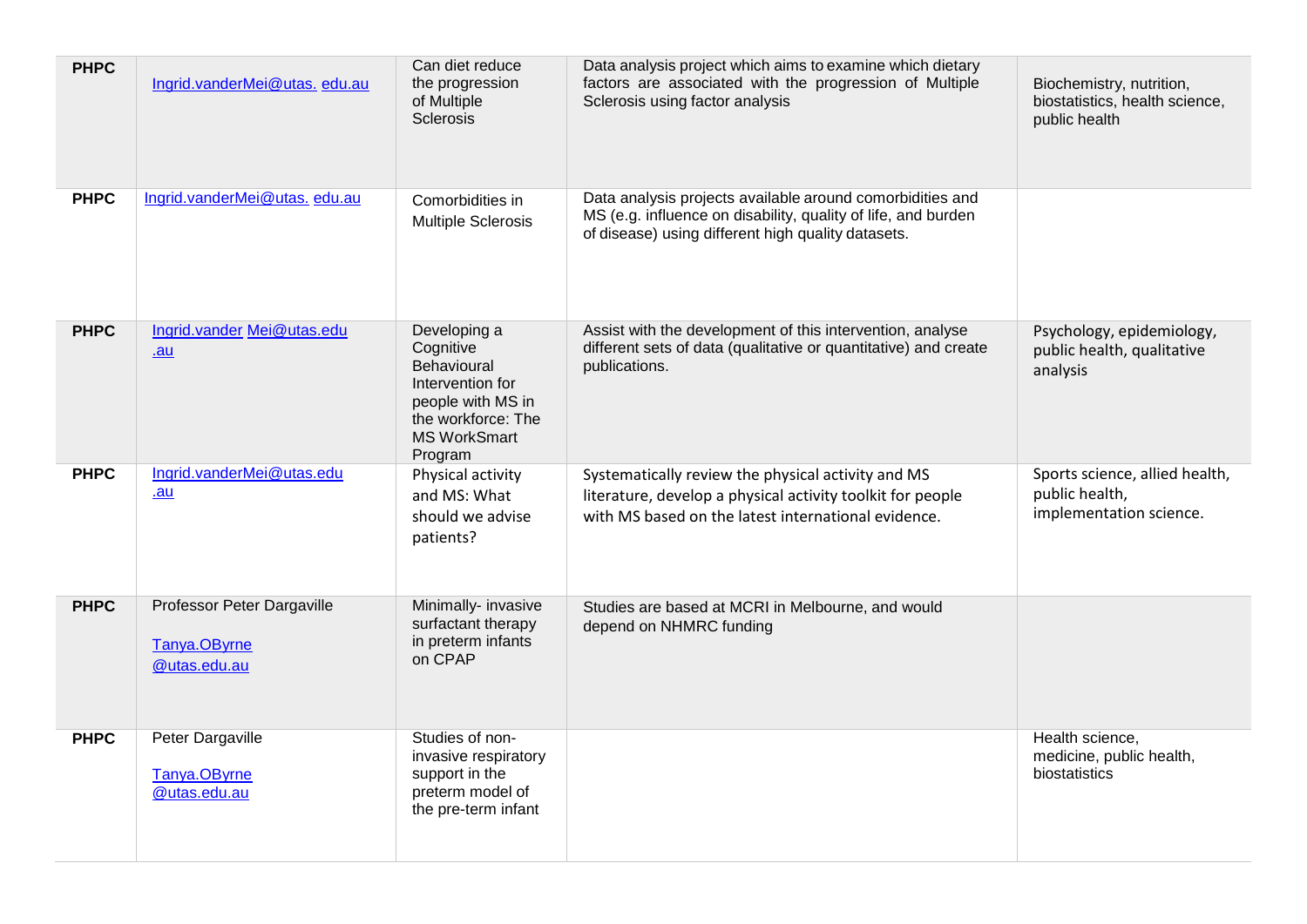| <b>PHPC</b> | Peter Dargaville<br>Tanya.OByrne<br>@utas.edu.au    | Studies of non-<br>invasive respiratory<br>support in the<br>preterm model of<br>the pre-term infant |                                                                                                                                                                                                                                                                                                                                                                                                                                                                                                                                                                                                                                                                                                                                                                                                                                                                                                                                                                                                                                                                                                                                                  | Health science,<br>medicine, public health,<br>biostatistics |
|-------------|-----------------------------------------------------|------------------------------------------------------------------------------------------------------|--------------------------------------------------------------------------------------------------------------------------------------------------------------------------------------------------------------------------------------------------------------------------------------------------------------------------------------------------------------------------------------------------------------------------------------------------------------------------------------------------------------------------------------------------------------------------------------------------------------------------------------------------------------------------------------------------------------------------------------------------------------------------------------------------------------------------------------------------------------------------------------------------------------------------------------------------------------------------------------------------------------------------------------------------------------------------------------------------------------------------------------------------|--------------------------------------------------------------|
| <b>PHPC</b> | Dr Verity Cleland<br>verity.cleland<br>@utas.edu.au | Physical activity,<br>sedentary<br>behaviour and<br>obesity<br>epidemiology                          | There are a number of opportunities to work across a range<br>of projects in relation to physical activity, sedentary<br>behaviour and weight/obesity across the lifecourse.<br>Particular areas of interest include women, children,<br>socioeconomic and geographic (urban-rural) differences in<br>behaviour, environments supportive of healthy behaviours,<br>and active transport. Within a behavioural epidemiologic<br>framework, this program of work aims to establish the links<br>between behaviour and health, ensure appropriate and<br>accurate measurement of behaviour and health outcomes,<br>identify the factors that influence behaviour, develop and<br>evaluate strategies to change behaviour, and translate<br>findings into practice and policy. Projects may be<br>quantitative or qualitative in nature, and students may be<br>involved in analysing existing data and/or collecting new<br>data. Students will be able to apply principles of<br>epidemiology and public health, will become proficient in<br>analysing data using appropriate software packages, and<br>will gain experience in academic writing. |                                                              |
| <b>PHPC</b> | leigh.blizzard@utas.edu.au                          | Chronic disease<br>benchmarking in<br>Tasmania                                                       | The first phase of the proposed work involves the use of<br>hospital separation and clinical costing data to estimate,<br>and monitor trends in, the prevalence of hospital-treated<br>chronic disease (HTCD) in Tasmania. The second phase<br>involves estimation of within-hospital resource use by<br>HTCD patients with an eventual goal of determining levels<br>and costs of avoidable hospitalisations and complications<br>and developing methodology to monitor trends and<br>evaluate interventions.                                                                                                                                                                                                                                                                                                                                                                                                                                                                                                                                                                                                                                   |                                                              |
| <b>PHPC</b> | leigh.blizzard@utas.edu.au                          | Power<br>calculations and<br>sample size<br>determination                                            | An important component of the design of a project is the<br>determination of the appropriate number of subjects to be<br>included in the study. A number of simple approaches exist,<br>and there are a plethora of websites that provide free or<br>subscription-based calculators. Even for essentially the<br>same design, the estimation method differs according to the<br>test statistic proposed and the distributional assumptions                                                                                                                                                                                                                                                                                                                                                                                                                                                                                                                                                                                                                                                                                                       |                                                              |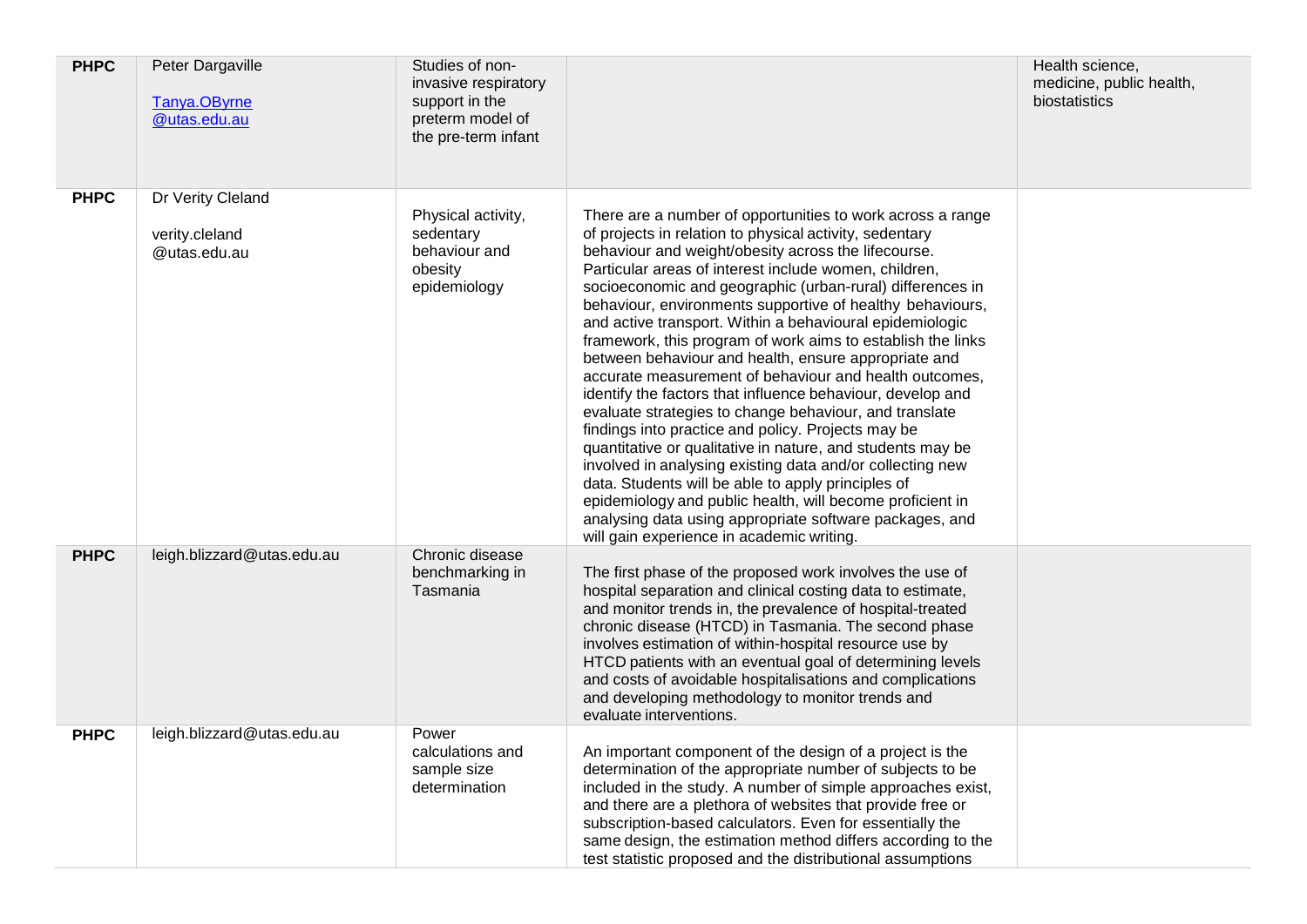|             |                            |                                          | made. Additionally, there are a surprising number of<br>applications for which no simple approach is available. One<br>example is linear regression. Sophisticated data simulations<br>with existing or artificial data may be required in those<br>circumstances. The proposed work will compare the<br>performance of alternative estimation methods and provide<br>published resources and web-based calculators in respect<br>of applications in which existing approaches are deficient or<br>lacking.                                                                                                                                                                                                                                                                                                                                                                                                                                                                                                                                                                                                                                                      |  |
|-------------|----------------------------|------------------------------------------|------------------------------------------------------------------------------------------------------------------------------------------------------------------------------------------------------------------------------------------------------------------------------------------------------------------------------------------------------------------------------------------------------------------------------------------------------------------------------------------------------------------------------------------------------------------------------------------------------------------------------------------------------------------------------------------------------------------------------------------------------------------------------------------------------------------------------------------------------------------------------------------------------------------------------------------------------------------------------------------------------------------------------------------------------------------------------------------------------------------------------------------------------------------|--|
| <b>PHPC</b> | leigh.blizzard@utas.edu.au | Analysis of<br>missing data              | Statistical analyses with missing data raise issues of great<br>importance. Many techniques have already been developed,<br>and many more will be forthcoming, to handle missing data.<br>Understanding these techniques, and developing new ones<br>where existing approaches are too limited or circumscribed<br>to be reliable, is of great importance to researchers at the<br>Menzies Institute for Medical Research. One of the major<br>research platforms at the Institute is the Childhood<br>Determinants of Adult Disease (CDAH) cohort. The eligible<br>subjects for this cohort are the 8,484 participants in the<br>Australian Schools Health and Fitness Survey of 1985.<br>Some of them have participated in follow-ups during 2004-<br>06 (CDAH1) and 2009-10 (CDAH2), and 2017 (CDAH3).<br>There are substantial numbers of eligible subjects who have<br>not participated at one or more of the follows-up or will not<br>participate at the next follow-up. Making best use of the data<br>collected from participants requires assessment of missing<br>data mechanisms and determination of the best ways of<br>handling the missing data. |  |
| <b>PHPC</b> | leigh.blizzard@utas.edu.au | Analysis of<br>physical activity<br>data | In many applications, analysts are confronted with data that<br>are mal-distributed or implausible. In measurement of<br>physical activity by self-report, for example, the data are<br>typically zero-inflated and right-skewed and some<br>respondents will have reported an implausibly large<br>number of hours of activity. Similar problems arise in the<br>measurement by self-report of diet, cigarette smoking and<br>alcohol consumption. A variety of ad hoc approaches have<br>been used (for example, by truncating total hours of<br>physical activity per day to a maximum of 16 hours). These<br>ad hoc methods are rarely tested in any systematic<br>manner. Primarily using physical activity data from a variety<br>of sources, the proposed work will assess the sensitivity of<br>estimates to the particular assumptions made in data<br>handling and analysis.                                                                                                                                                                                                                                                                           |  |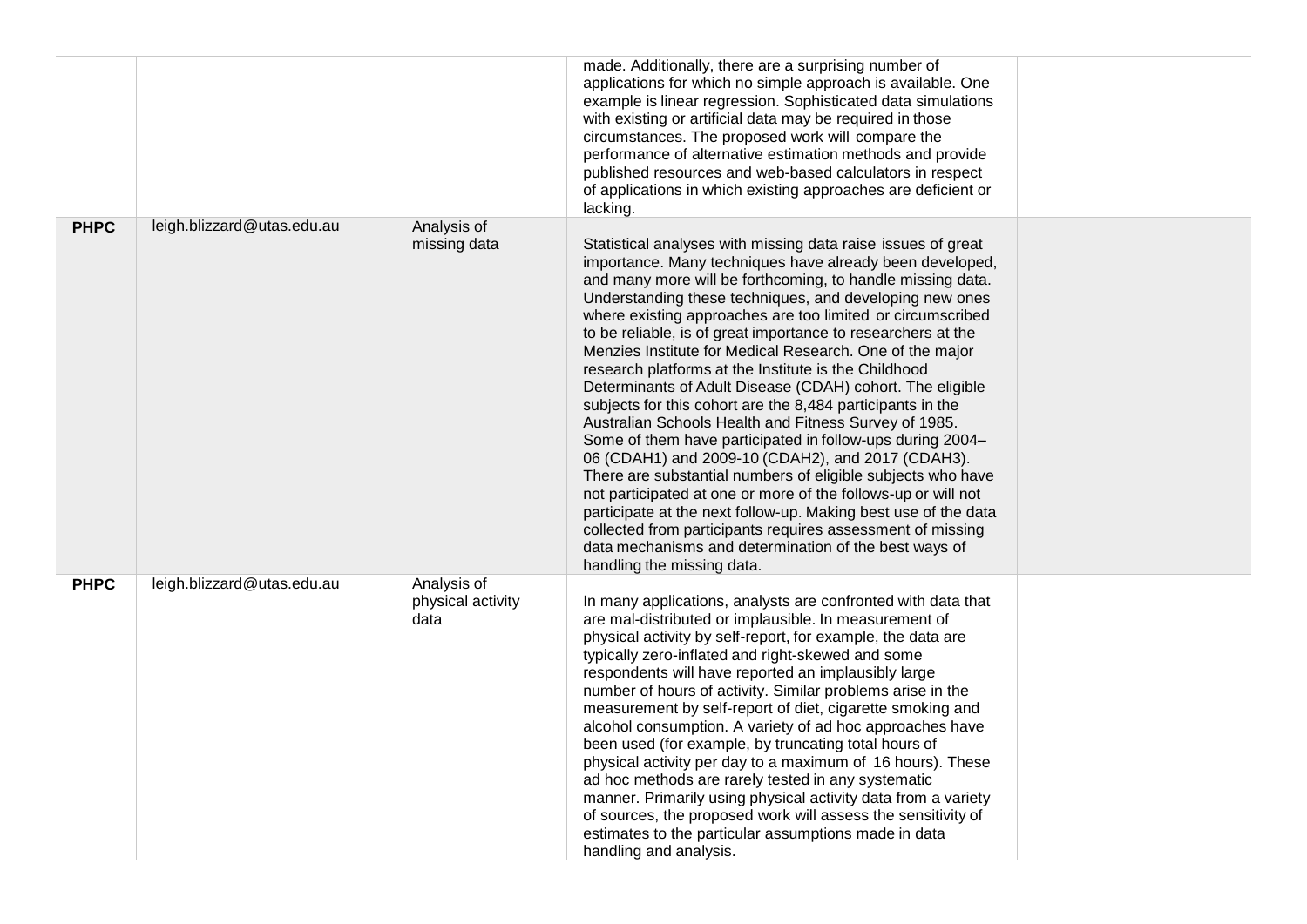| <b>PHPC</b> | leigh.blizzard@utas.edu.au | Implementation<br>of the Petersen-<br>Deddens re-<br>parametrization<br>method for the<br>log binomial<br>model           | In work completed, software has been developed to implement<br>the re-parametrization method in Stata and R. There is much<br>still to do:<br>1. the software needs to be further developed to allow for<br>the advanced features expected of the Stata and R<br>statistical packages;<br>2. the software needs to be fully documented including<br>help files;<br>3. the accuracy of the estimated coefficients needs to be<br>verified, and the choice of the most appropriate<br>variance estimator needs to be determined, by<br>simulation;<br>4. the performance of the method must be compared with<br>that of alternative "work-around" methods to verify its<br>superiority over approximate methods;<br>5. at least one manuscript reporting the results of this<br>work needs to be completed.                                                                                          |  |
|-------------|----------------------------|---------------------------------------------------------------------------------------------------------------------------|----------------------------------------------------------------------------------------------------------------------------------------------------------------------------------------------------------------------------------------------------------------------------------------------------------------------------------------------------------------------------------------------------------------------------------------------------------------------------------------------------------------------------------------------------------------------------------------------------------------------------------------------------------------------------------------------------------------------------------------------------------------------------------------------------------------------------------------------------------------------------------------------------|--|
| <b>PHPC</b> | leigh.blizzard@utas.edu.au | Investigation of<br>starting values<br>for the log<br>binomial model                                                      | We have discovered that there is a second source of numerical<br>difficulties in fitting the log binomial model. Neither the method<br>of calculating starting values that is used in SAS, nor the<br>method that is used in Stata and previously in R, guarantees<br>that the initial values are admissible for a probability model (ie<br>lie between zero and one). The most recent version of R<br>checks whether the default initial values are admissible and<br>requires the user to supply improved starting values if they are<br>not. This issue is important because it seems that mainstream<br>statistical package cannot iterative to a solution inside the<br>parameter space if the starting values are outside of it. The<br>frequency with which this occurs is unknown, and there is no<br>comparison of methods of calculating starting values in the<br>published literature. |  |
| <b>PHPC</b> | leigh.blizzard@utas.edu.au | A mixed model<br>extension of the<br>log binomial<br>model and the<br>Peterson-<br>Deddens<br>method of<br>estimating it. | A mixed model formulation of the LBM is required to enable it<br>to be applied to correlated response data. Correlated<br>response data includes measures of clusters of related<br>subjects and within-subject data with repeated measures of the<br>same individuals. This type of data is common in<br>epidemiological studies. The random effects will allow random<br>intercepts and random slopes, and the grouping structure of<br>the data may consist of multiple levels of nested groups. The<br>overall error distribution of the linear mixed model will be<br>assumed to be Gaussian, and heteroskedasticity and<br>correlations within lowest-level groups will be modelled                                                                                                                                                                                                          |  |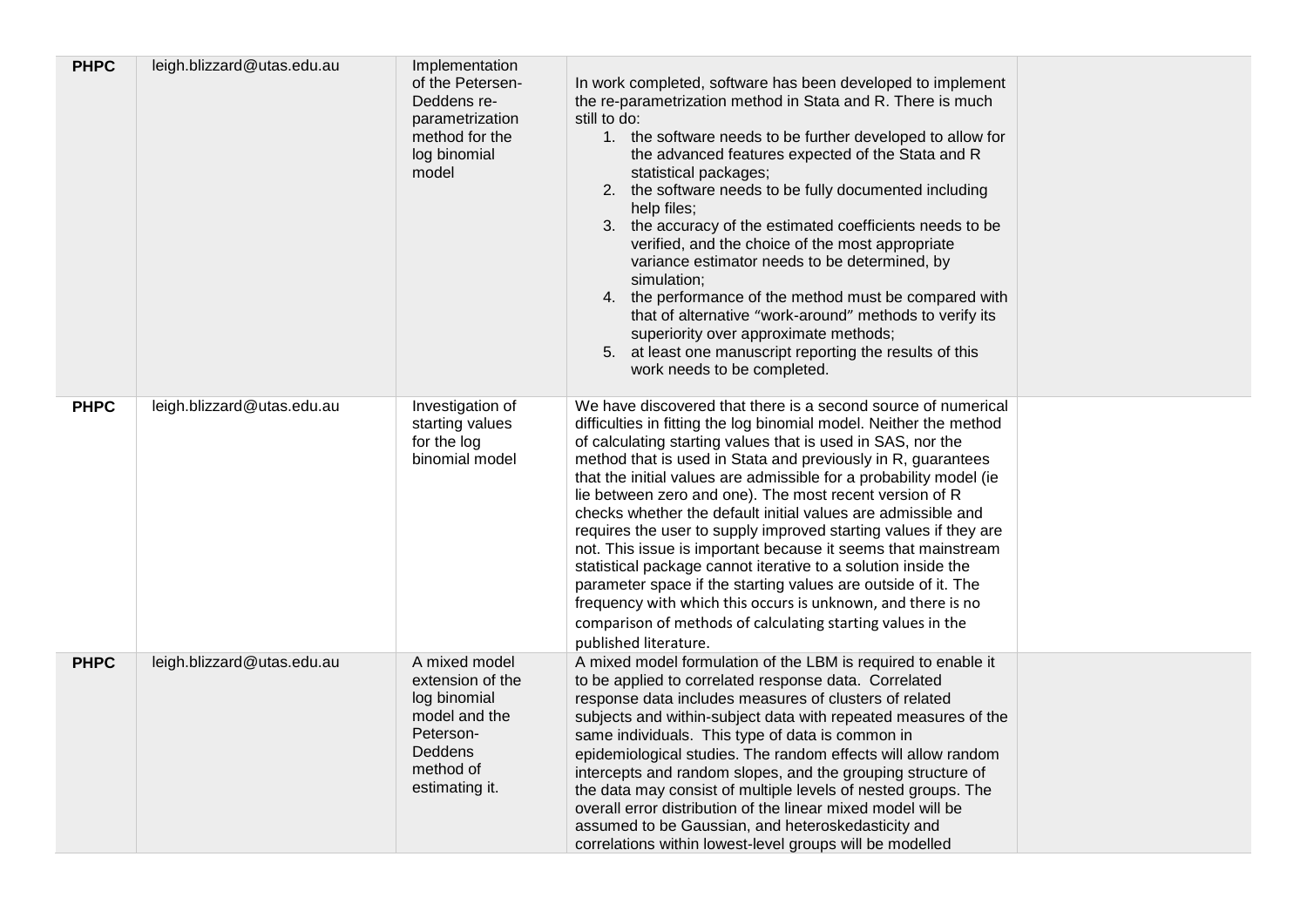|             |                            |                                                                                          | also. Extensive data simulations will be undertaken to check<br>the performance of the proposed models in terms of bias,<br>mean squared error and confidence interval coverage, and<br>estimation of real world datasets will be undertaken to check<br>the practical utility of the method. It will be a natural extension<br>to apply the Petersen-Deddens re-parametrization method to<br>estimate the fixed coefficients of the random effects log<br>binomial model.                                                                                                                                                                                                                                                                                                                                                                                                                                                                                                                                                                                              |  |
|-------------|----------------------------|------------------------------------------------------------------------------------------|-------------------------------------------------------------------------------------------------------------------------------------------------------------------------------------------------------------------------------------------------------------------------------------------------------------------------------------------------------------------------------------------------------------------------------------------------------------------------------------------------------------------------------------------------------------------------------------------------------------------------------------------------------------------------------------------------------------------------------------------------------------------------------------------------------------------------------------------------------------------------------------------------------------------------------------------------------------------------------------------------------------------------------------------------------------------------|--|
| <b>PHPC</b> | leigh.blizzard@utas.edu.au | <b>Numerical</b><br>stability in the<br>estimation of<br>the log<br>multinomial<br>model | Blizzard and Hosmer (2007) proposed an extension to<br>estimate the risk and relative of nominal outcomes with more<br>than two attributes. The termed it the "log multinomial<br>regression model" (LnMM). The LnMM offer a practical<br>solution to the problem of obtaining adjusted estimates of risk<br>and relative risk in the multinomial setting. The numerical<br>stability of the LnMM has not been studies, however. It is not<br>known currently whether the estimation of the LnMM is subject<br>to numerical instability, and whether the reparameterization<br>method of Petersen and Deddens (2010) can be extended to<br>this model if it is. Because of the similarity of the<br>characteristics of the LBM and LnMM, there is reason to<br>expect that the numerical strategy used in the Petersen-<br>Deddens approach will be applicable to the LnMM. The aim of<br>this project is to investigate the sources of instability in<br>estimation of the LnMM, and to propose an adaption of the<br>Petersen-Deddens method if instability is found. |  |
| <b>PHPC</b> | leigh.blizzard@utas.edu.au | <b>Numerical</b><br>stability in the<br>estimation of<br>the ordered log-<br>link models | Three ordered log-link models have been proposed (Blizzard<br>et al, 2013). They are the adjacent categories model, the<br>continuation ratio model, and the proportional risk model. They<br>are estimated by fitting a log multinomial model subject to<br>(different sets of) constraints on the values of its coefficients.<br>Just as the LnMM inherits potential for numerical instability<br>from the LBM, the ordinal log-link models could be subject to<br>the same problems of non-convergence that bedevil the LBM.<br>The aim of this project is to investigate this issue and, if<br>numerical instability is a problem, to determine whether it is<br>possible to estimate the models using an adaption of the re-<br>parametrization method of Petersen and Deddens.                                                                                                                                                                                                                                                                                    |  |
| <b>PHPC</b> | leigh.blizzard@utas.edu.au | Goodness-of-fit<br>tests for the log<br>multinomial<br>model                             | Risk and relative risk estimates for nominal outcomes with<br>more than two attributes can be obtained from the log<br>multinomial model. Having fitted a model, however, it is critical<br>to assess whether a fitted model adequately represents the                                                                                                                                                                                                                                                                                                                                                                                                                                                                                                                                                                                                                                                                                                                                                                                                                  |  |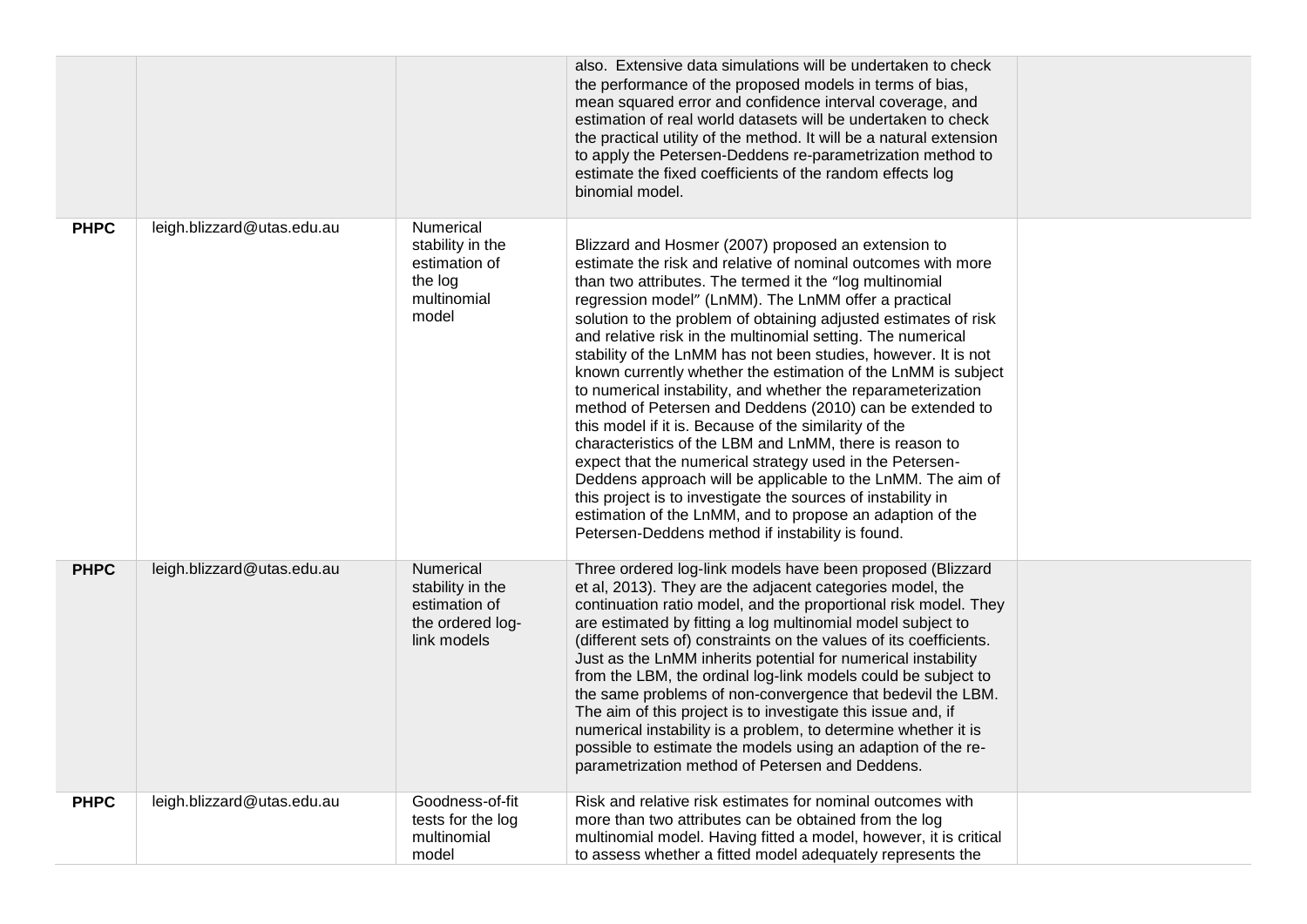|             |                                         |                                                                         | data. Goodness-of-fit measures have been developed for<br>multinomial logistic regression. It is not known whether and in<br>what circumstances the goodness-of-fit tests for the<br>multinomial logistic model can be applied to the multinomial<br>log-link model. The aim of this project is to study the<br>application to the log multinomial model of easily derived and<br>computed extensions of binary logistic regression goodness-<br>of-fit tests for the multinomial logistic regression model. The<br>sampling distributions of the test statistics will be examined via<br>simulation.                                                                                                                                                                                                                                                 |                                                                                                                                                                                      |
|-------------|-----------------------------------------|-------------------------------------------------------------------------|-------------------------------------------------------------------------------------------------------------------------------------------------------------------------------------------------------------------------------------------------------------------------------------------------------------------------------------------------------------------------------------------------------------------------------------------------------------------------------------------------------------------------------------------------------------------------------------------------------------------------------------------------------------------------------------------------------------------------------------------------------------------------------------------------------------------------------------------------------|--------------------------------------------------------------------------------------------------------------------------------------------------------------------------------------|
| <b>PHPC</b> | leigh.blizzard@utas.edu.au              | Goodness-of-fit<br>tests for the<br>ordinal log-link<br>models          | Each of the ordinal log-link models is log multinomial model<br>estimated subject to constraints on the values of its<br>coefficients. Three equivalent large-sample methods are<br>available to assess whether the constraints result in significant<br>loss of model fit. Each has an asymptotic distribution that is<br>chi-squared with degrees of freedom equal to the number of<br>additional constraints imposed. However, there is no overall<br>goodness-of-fit test available for the ordinal log-link models,<br>and no statistical theory consolidating the contributions of the<br>overall fit of the models and the loss of fit due to the<br>constraints. The aim of this project is to develop methodology<br>to assess the fit of the ordinal log-link models.                                                                       |                                                                                                                                                                                      |
| <b>CMHD</b> | Dr Seana Gall<br>seana.gall@utas.edu.au | Sex differences in<br>cardiovascular<br>disease over the<br>life course | Sex differences in cardiovascular and metabolic health are<br>widely acknowledged but the reasons for them are not well<br>understood. This lack of knowledge is potentially limiting our<br>ability to prevent and manage these diseases. This project<br>will use data from the Childhood Determinants of Adult<br>Health (CDAH) study and the Australian Bureau of Statistics<br>to look at sex difference in cardiovascular and metabolic<br>health across the life course. You will explore the<br>contribution of health behaviours, fitness, demographics,<br>socioecononomic status and psychosocial factors to sex<br>differences in cardiovascular and metabolic health from<br>young to mid adulthood. The findings will be used to inform<br>better and more tailored prevention strategies for<br>cardiovascular and metabolic diseases. | A background in a health-<br>related discipline is required.<br>Some knowledge of<br>epidemiology and/or<br>statistics is useful but<br>training will be provided in<br>these areas. |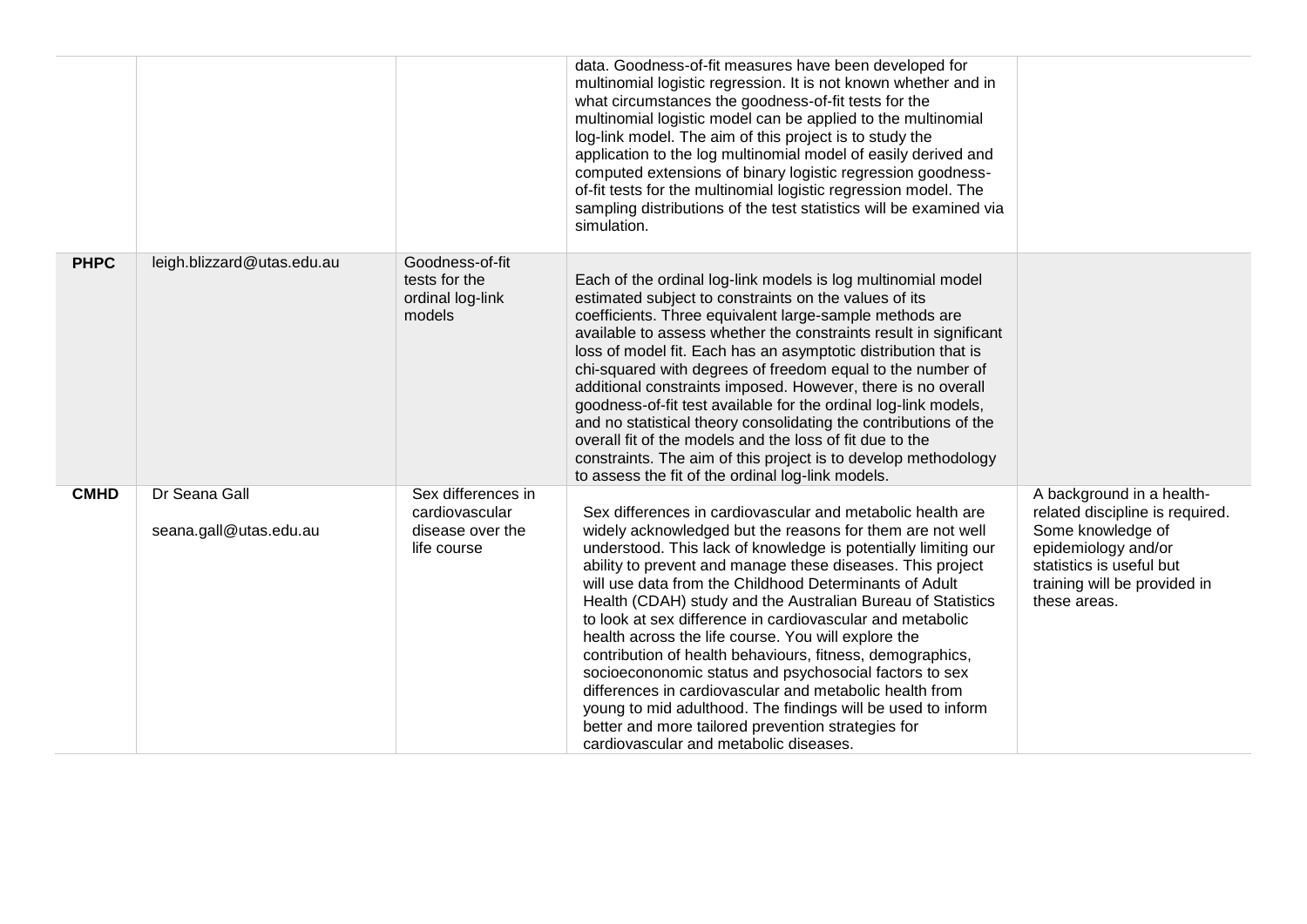| <b>CMHD</b> | Seana.gall@utas.edu.au                          | <b>REDucing Delays</b><br>In aneurysmal<br>Subarachnoid<br>Haemorrhage: the<br><b>REDDISH study</b> | Aneurysmal subarachnoid haemorrhage (aSAH) is a rare<br>but devastating form of stroke. Outcomes can be improved<br>through rapid access to specialised radiological, surgical<br>and intensive care facilities. This study will provide the first<br>estimates of timeliness of care for aSAH and its predictors<br>in Australia. We will determine the optimal window for<br>treatment to reduce complications, improve survival and<br>increase the proportion of people discharged home. This<br>information will enable us to develop interventions to reduce<br>delays and improve outcomes from this devastating<br>disease. This NHMRC funded study includes: (1) a<br>retrospective cohort study of cases of aSAH in Tasmania<br>and Victoria, (2) a qualitative study including cases of<br>aSAH, their families and treatment teams to explore delays<br>in treatment, and (3) the development of a clinical pathway<br>to manage aSAH to reduce delays in treatment. There is<br>scope for several PhD projects for people with an interest in<br>epidemiology and quantative methods; qualtitative research<br>and health services research. | A background in a health-<br>related discipline is required.<br>Some knowledge of<br>epidemiology, statistics or<br>qualitative research methods<br>would be desirable but<br>training will also be provided<br>in these areas. |
|-------------|-------------------------------------------------|-----------------------------------------------------------------------------------------------------|-----------------------------------------------------------------------------------------------------------------------------------------------------------------------------------------------------------------------------------------------------------------------------------------------------------------------------------------------------------------------------------------------------------------------------------------------------------------------------------------------------------------------------------------------------------------------------------------------------------------------------------------------------------------------------------------------------------------------------------------------------------------------------------------------------------------------------------------------------------------------------------------------------------------------------------------------------------------------------------------------------------------------------------------------------------------------------------------------------------------------------------------------------------|---------------------------------------------------------------------------------------------------------------------------------------------------------------------------------------------------------------------------------|
| <b>CMHD</b> | Seana.gall@utas.edu.au                          | Understanding sex<br>differences in<br>stroke severity                                              | Women appear to have more severe strokes than men with<br>this contributing to their worse outcomes. This project will<br>use data from several sources to gain a better<br>understanding of the underlying mechanisms of this<br>difference. The data sources may include a meta-analysis of<br>pre-clinical experimental data from animal models and<br>human data from clinical trials on stroke severity including<br>neuroimaging. The candidate will work with a team of<br>epidemiologists, laboratory scientists and clinicians.                                                                                                                                                                                                                                                                                                                                                                                                                                                                                                                                                                                                                  | A background in a health-<br>related discipline is required.<br>Some knowledge of<br>epidemiology and/or<br>statistics is useful but<br>training will be provided in<br>these areas.                                            |
| <b>CMHD</b> | Prof James Sharman<br>James.Sharman@utas.edu.au | Clinical and<br>health economic<br>usefulness of<br>automated in-<br>clinic blood<br>pressure       | A series of studies in patients having blood pressure<br>assessed in general practice, as well as a specialist blood<br>pressure clinic, to determine: 1) Feasibility and clinical<br>usefulness of automated in- clinic blood pressure<br>measurement. 2) Patient outcomes using this different<br>model of care. 3) Cost effectiveness of this model of care in<br>comparison to conventional medical approaches.                                                                                                                                                                                                                                                                                                                                                                                                                                                                                                                                                                                                                                                                                                                                       | Physiology or Medicine                                                                                                                                                                                                          |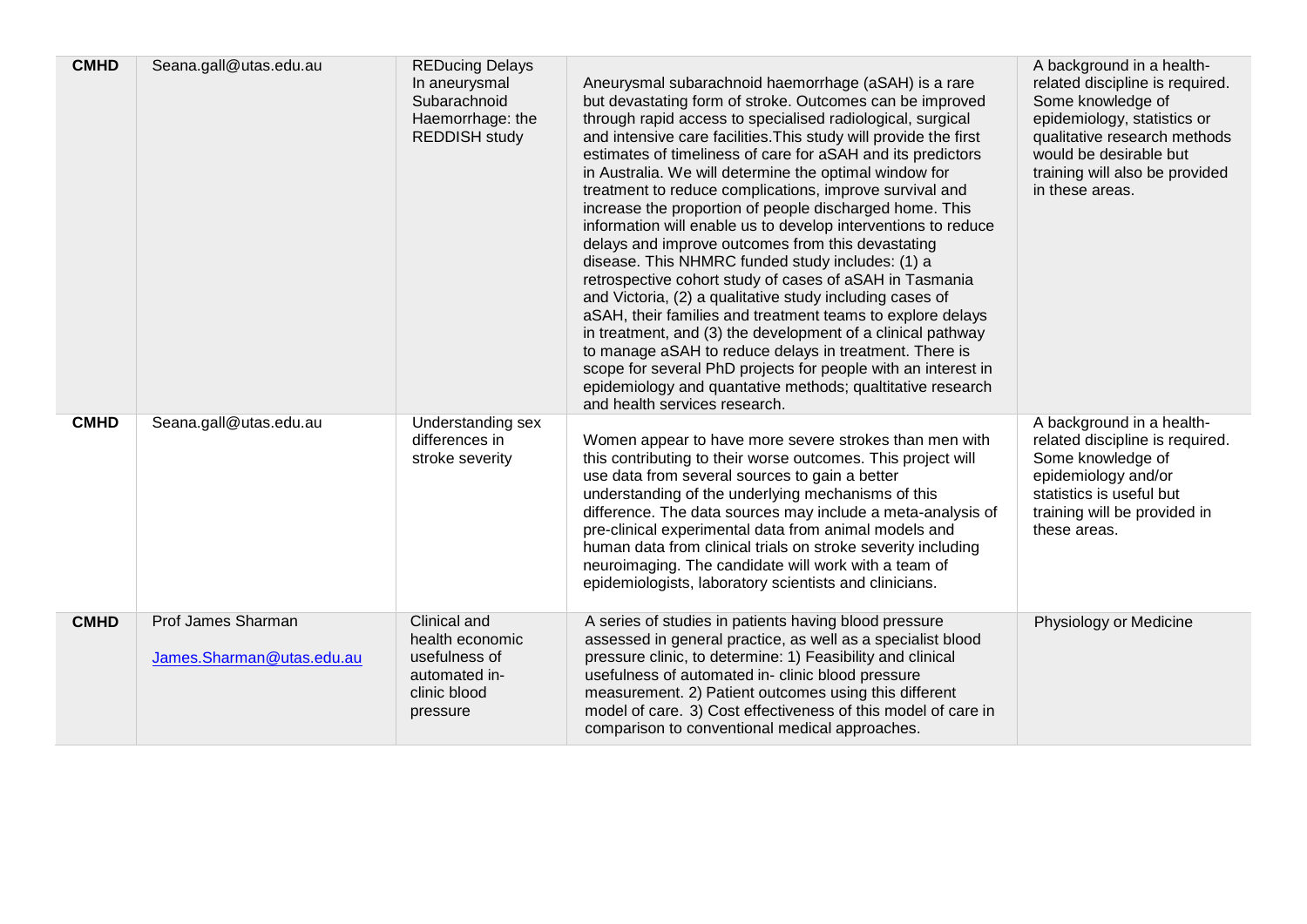| <b>CMHD</b> | Dr Martin Schultz<br>martin.schultz@utas.edu.au<br>James.sharman@utas.edu.au                               | Exercise<br>Physiology in the<br>Identification and<br>Control of high<br>Blood Pressure: the<br>EPIC BP study.    | The broad aims of the EPIC BP study program are to 1)<br>identify those with exaggerated exercise blood pressure at<br>the time of referral to exercise physiologist (EP) services in<br>the community, as well as to determine the effect (and<br>optimisation) of EP intervention on BP control and other<br>hypertension- related markers of CV risk by randomised<br>clinical trial in the EP community sector. This program of<br>research holds excellent potential to influence patient care<br>whilst exploring fundamental cardiovascular physiology in a<br>world- class clinical research setting. | Completed a Bachelor<br>Degree (preferably in<br>exercise<br>science/physiology) with<br>First Class Honours or<br>equivalent degree; or<br>equivalent<br>industry/research<br>experience.<br>- A flexible and team-<br>oriented approach |
|-------------|------------------------------------------------------------------------------------------------------------|--------------------------------------------------------------------------------------------------------------------|---------------------------------------------------------------------------------------------------------------------------------------------------------------------------------------------------------------------------------------------------------------------------------------------------------------------------------------------------------------------------------------------------------------------------------------------------------------------------------------------------------------------------------------------------------------------------------------------------------------|-------------------------------------------------------------------------------------------------------------------------------------------------------------------------------------------------------------------------------------------|
| <b>CMHD</b> | Dr Michele Callisaya (UTAS)<br>and Associate Prof Kim<br>Delbaere (NeuRA)<br>Michele.callisaya@utas.edu.au | Improving the<br>physical and<br>cognitive health of<br>older Australians                                          | Cognitive impairment increases the risk of falls in older<br>people, but it is unclear whether balance exercises can<br>reduce falls in this group. This PhD project will focus on<br>examining whether a home-based program (balance and<br>dual-task exercises) delivered via a tablet can reduce the<br>risk factors for falls in older people with cognitive<br>impairment.                                                                                                                                                                                                                               | Honours degree (or<br>equivalent research<br>experience). Physiotherapist<br>or Exercise Physiologist.                                                                                                                                    |
| <b>CMHD</b> | Dr Kazuaki (Kaz) Negishi<br>kazuaki.negishi@utas.edu.au                                                    | Air pollution and<br>cardiovascular<br>disease                                                                     | The goal of this PhD is to elucidate precise functional and<br>biological mechanisms linking air pollution and cardiovascular<br>disease to identify future target for prevention and early<br>treatment. For this, you will be expected 1) to perform review of<br>literature; 2) to run data linkage activity in the existing dataset;<br>and 3) to analyse prospectively collected data.                                                                                                                                                                                                                   | Health Science (cardiovascular<br>preferably), basic<br>statistical/epidemiological<br>understanding                                                                                                                                      |
| <b>CMHD</b> | kazuaki.negishi@utas.edu.au                                                                                | Application and<br>appropriate use of<br>advanced<br>cardiovascular imaging<br>technique on<br>subclinical disease | The goal of this is to demonstrate the usefulness of applying<br>advanced cardiovascular imaging for identifying early, subclinical<br>signal in cardiovascular function for subsequent early<br>intervention. For this, you will be expected 1) to perform review<br>of literature on this topic; 2) to run data linkage activity in the<br>existing dataset; and 3) to analyse prospectively collected data.                                                                                                                                                                                                | Health Science (cardiovascular<br>preferably), basic<br>statistical/epidemiological<br>understanding                                                                                                                                      |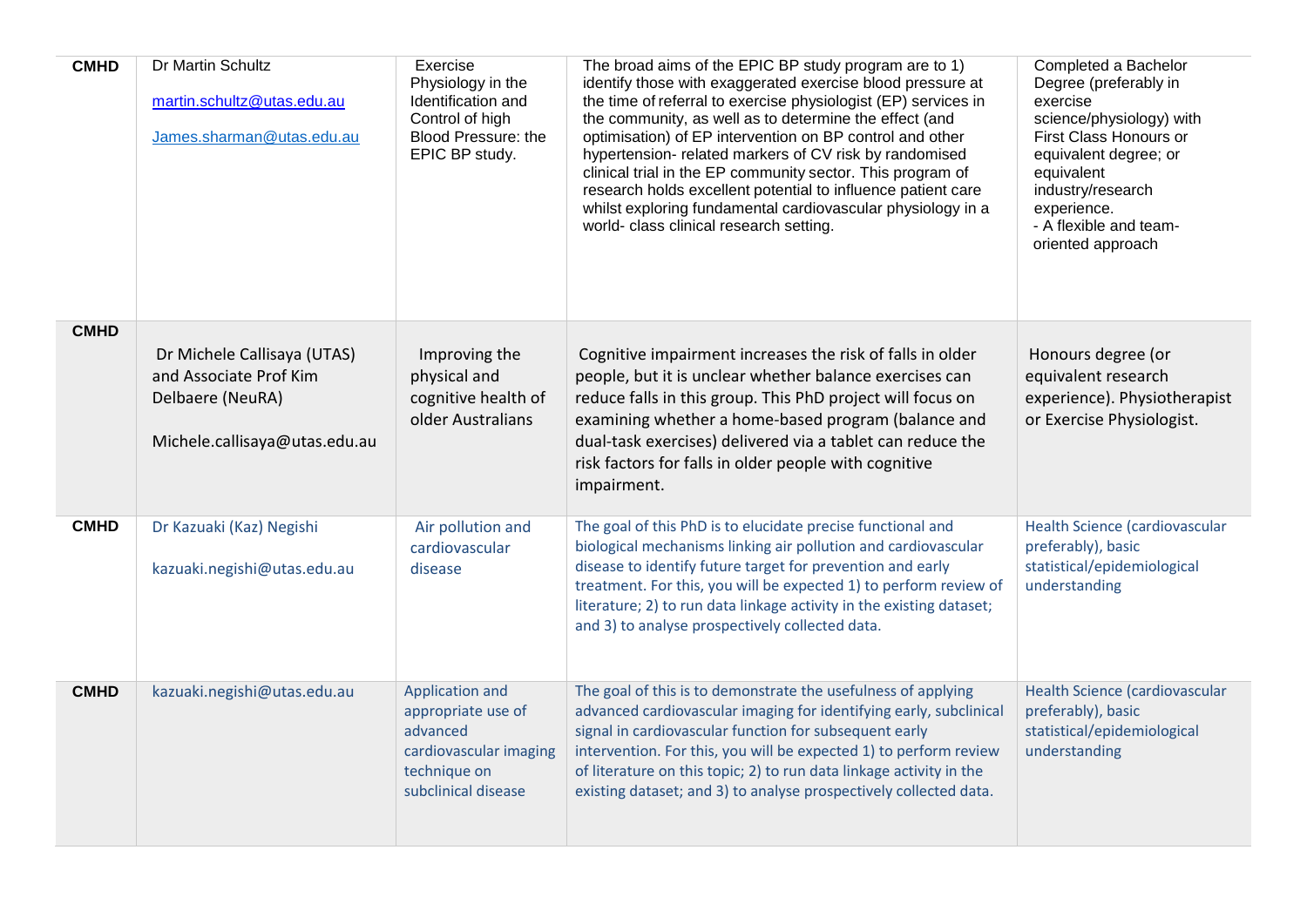| <b>CMHD</b> | Dr Michele Callisaya<br>michele.callisaya@utas.edu.au    | Improving the physical<br>and cognitive health of<br>older Australians at<br>risk of falls and<br>dementia | 1. To examine whether a home-based exercise program<br>delivered via a tablet can improve risk factors for falls<br>in older people at risk of dementia<br>2. To determine whether there are differences in dual-<br>task walking and concurrent prefrontal brain activity<br>in healthy older people and those with cognitive<br>impairment.                                                                                                                                                                                                                                                                                                                                                                                                                                                                                            | Physiotherapy; exercise<br>physiology; experience working<br>with older people preferred                                                                                                          |
|-------------|----------------------------------------------------------|------------------------------------------------------------------------------------------------------------|------------------------------------------------------------------------------------------------------------------------------------------------------------------------------------------------------------------------------------------------------------------------------------------------------------------------------------------------------------------------------------------------------------------------------------------------------------------------------------------------------------------------------------------------------------------------------------------------------------------------------------------------------------------------------------------------------------------------------------------------------------------------------------------------------------------------------------------|---------------------------------------------------------------------------------------------------------------------------------------------------------------------------------------------------|
| ND/BI       | <b>Prof Tracey Dickson</b><br>Tracey.Dickson@utas.edu.au | Microfluidic<br>Technology To<br>Help Understand<br><b>Physical Damage</b><br><b>ToBrain Cells</b>         | In this proposal we will develop microfluidic technology to<br>allow us to understand changes in brain function at the<br>levels of the cell and the circuit in response to a physical<br>stretch injury. This will serve as a model for traumatic brain<br>injury (TBI) - traumatic damage to the brain that occurs in<br>response to an external force, such as in falls, accidents,<br>violence and sport.<br>The specific aims of the proposal are to:<br>i) construct directional neuronal networks with molecularly<br>defined populations of primary neurons and glia, physically<br>stretch discrete areas of the network and monitor changes<br>using live imaging; and ii) construct a stretchable<br>microelectrode array to evaluate changes in<br>electrophysiology throughout the network after the physical<br>stretches. | Neuroscience, basic<br>laboratory science,<br>primary culture<br>This is an<br>interdisciplinary project<br>combining basic<br>neuroscience with<br>microfabrication and<br>analytical chemistry. |
| ND/BI       | Dr Kaylene Young<br>Kaylene.young@utas.edu<br>.au        | Understanding the<br>role of<br>protocadherins in<br>regulating brain<br>function and<br>tumour formation  |                                                                                                                                                                                                                                                                                                                                                                                                                                                                                                                                                                                                                                                                                                                                                                                                                                          |                                                                                                                                                                                                   |
| ND/BI       | Kaylene.you ng@utas.edu<br>$au$                          | What is the role of<br>calcium in activity-<br>dependent<br>myelination?                                   |                                                                                                                                                                                                                                                                                                                                                                                                                                                                                                                                                                                                                                                                                                                                                                                                                                          |                                                                                                                                                                                                   |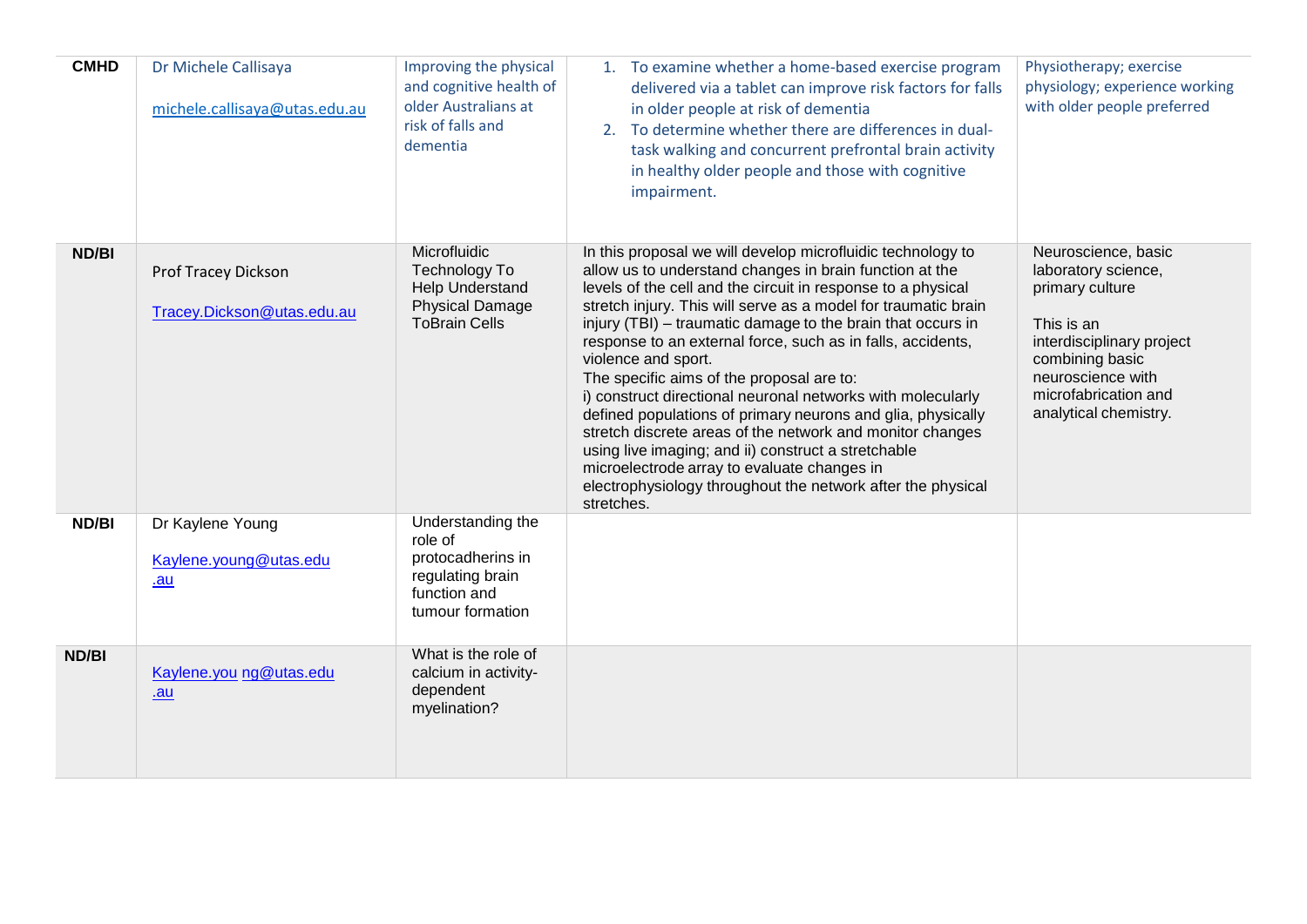| ND/BI | Kaylene.you ng@utas.edu<br>.au                                                                                                                                                 | Using transcran ial<br>magnetic<br>stimulation to direct<br>myelin repair in<br>multiple sclerosis                                                        |                                                                                                                                                                                                                                                                                                                                                                                                                                                                                                                                                                                                                                                                          |                                                                                                                                                                                                              |
|-------|--------------------------------------------------------------------------------------------------------------------------------------------------------------------------------|-----------------------------------------------------------------------------------------------------------------------------------------------------------|--------------------------------------------------------------------------------------------------------------------------------------------------------------------------------------------------------------------------------------------------------------------------------------------------------------------------------------------------------------------------------------------------------------------------------------------------------------------------------------------------------------------------------------------------------------------------------------------------------------------------------------------------------------------------|--------------------------------------------------------------------------------------------------------------------------------------------------------------------------------------------------------------|
| ND/BI | Kaylene.young@utas.edu.au                                                                                                                                                      | Using rare<br>genetic mutations<br>to uncover novel<br>therapeutic<br>targets for<br>multiple sclerosis                                                   |                                                                                                                                                                                                                                                                                                                                                                                                                                                                                                                                                                                                                                                                          |                                                                                                                                                                                                              |
| ND/BI | Kaylene.young@utas.edu.au                                                                                                                                                      | Genome editing<br>and induced<br>pluripotent<br>stem cells - how<br>can<br>we model multi ple<br>sclerosis?                                               |                                                                                                                                                                                                                                                                                                                                                                                                                                                                                                                                                                                                                                                                          |                                                                                                                                                                                                              |
| ND/BI | Dr Owen Marshall<br>owen.marshall@utas.edu.au                                                                                                                                  | Investigating<br>epigenetic<br>changes during<br>Alzheimer's<br><b>Disease</b><br>progression                                                             | Although there are many different causes of dementia,<br>epigenetic changes in the chromatin of neurons have<br>recently been implicated in the progression of a number<br>of neurodegenerative diseases, including Alzheimer's<br>Disease. We have developed a powerful new technique<br>for profiling genome-wide chromatin changes in the<br>brain, using the fruit fly as a model organism. We will<br>apply this technique to specific populations of neurons at<br>both early and late stages of disease progression. The<br>epigenetic changes we observe will help identify<br>candidate genes and chromatin factors that play a role in<br>Alzheimer's Disease. | This project will involve basic<br>molecular biology (PCR,<br>restriction digests, DNA<br>extraction) and confocal<br>microscopy, together with<br>next-generation sequencing<br>and bioinformatic analysis. |
| CGI   | Assoc Prof Joanne Dickinson<br>Jo.Dickinson@ut as.edu.au<br>Assoc Prof Kathryn Burdon<br>kathryn.burdon@utas.edu.au<br>Dr Jac Charlesworth<br>jac.charlesworth<br>@utas.edu.au | Elucidation of the<br>genetic and<br>epigenetic drivers<br>of complex<br>disease using<br>established<br>familial and/or<br>case control<br>human genetic | To identify key contributors to complex disease risk and<br>disease progression through the study of large families with<br>a dense aggregation of disease and/or case/control genetic<br>resources ascertained on the disease of interest.*                                                                                                                                                                                                                                                                                                                                                                                                                             | Molecular biological<br>techniques, cell biology<br>and<br>biostatistical/bioinformatic<br>expertise                                                                                                         |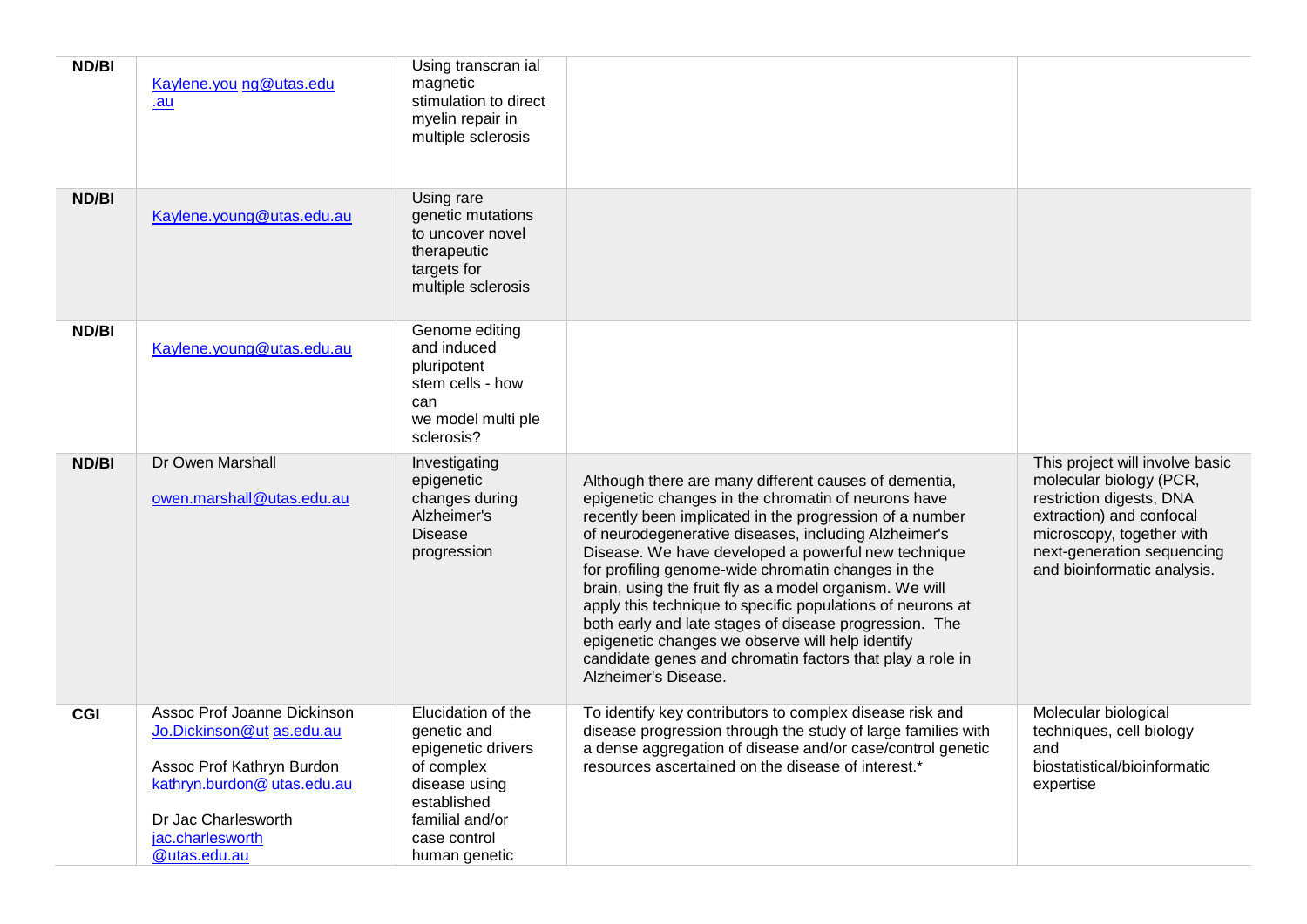|            | Dr Liesel Fitzgerald<br>liesel.fitzgerald@utas.edu.au                 | resources                                                                                                                                              | *This is a general overview of a range of projects available<br>in complex diseases including cancer and eye disease.                                                                                                                                                                                                                                                                                                                                                                                                                                                                                                                                                                                                                                                                                                                                            |                           |
|------------|-----------------------------------------------------------------------|--------------------------------------------------------------------------------------------------------------------------------------------------------|------------------------------------------------------------------------------------------------------------------------------------------------------------------------------------------------------------------------------------------------------------------------------------------------------------------------------------------------------------------------------------------------------------------------------------------------------------------------------------------------------------------------------------------------------------------------------------------------------------------------------------------------------------------------------------------------------------------------------------------------------------------------------------------------------------------------------------------------------------------|---------------------------|
| <b>CGI</b> | <b>Prof Heinrich Korner</b><br><b>Heinrich.Korner</b><br>@utas.edu.au | TNF in alternative<br>ve rsus<br>inflammatory<br>activation; A<br>comparison<br>between mouse<br>andhuman<br>macrophage s in<br>inflammatory<br>models | TNF has a central, non-redundant role in macrophage<br>differentiation and in the perpetuation of the host-protective<br>inflammatory phenotype. Our results demonstrate that the<br>proinflammatory TNF- TNFR1 signalling pathway directs the<br>differentiation of monocytes towards inflammatory<br>macrophages (M1) by repressing the development of<br>alternatively activated (M2) macrophages. Failure to<br>suppress the alternative pathway results in the co-<br>expression of the M2 enzyme Arg1 and the M1-associated<br>enzyme inducible or type 2 nitric oxide (NO) synthase (iNOS<br>or NOS2). The enzymes are metabolic competitors. To<br>explore the breadth of this new concept it needs to be<br>investigated if TLR activation can overrule the role of TNF<br>and if human macrophages respond in a comparable way<br>when TNF is blocked. |                           |
| <b>CGI</b> | Heinrich.Korner@utas.edu.au                                           | Do MS-<br>associated<br>genetic changes<br>in Vitamin D<br>metabolism<br>affect the<br>function of T<br>cells                                          | To bring genetic polymorphisms and biological<br>phenotype into a context.                                                                                                                                                                                                                                                                                                                                                                                                                                                                                                                                                                                                                                                                                                                                                                                       | Immunology, biostatistics |
| <b>CGI</b> | <b>Emeritus Prof Greg Woods</b><br>G.M.Woods@utas.edu.au              | Development of<br>monoclonal<br>antibodies to<br>understand the<br>phenotype and<br>function of the<br>immune response<br>to DFTD*                     | The goal of this project is to produce monoclonal<br>antibodies against key antigens to study the phenotype<br>and function of devil immune cells.                                                                                                                                                                                                                                                                                                                                                                                                                                                                                                                                                                                                                                                                                                               |                           |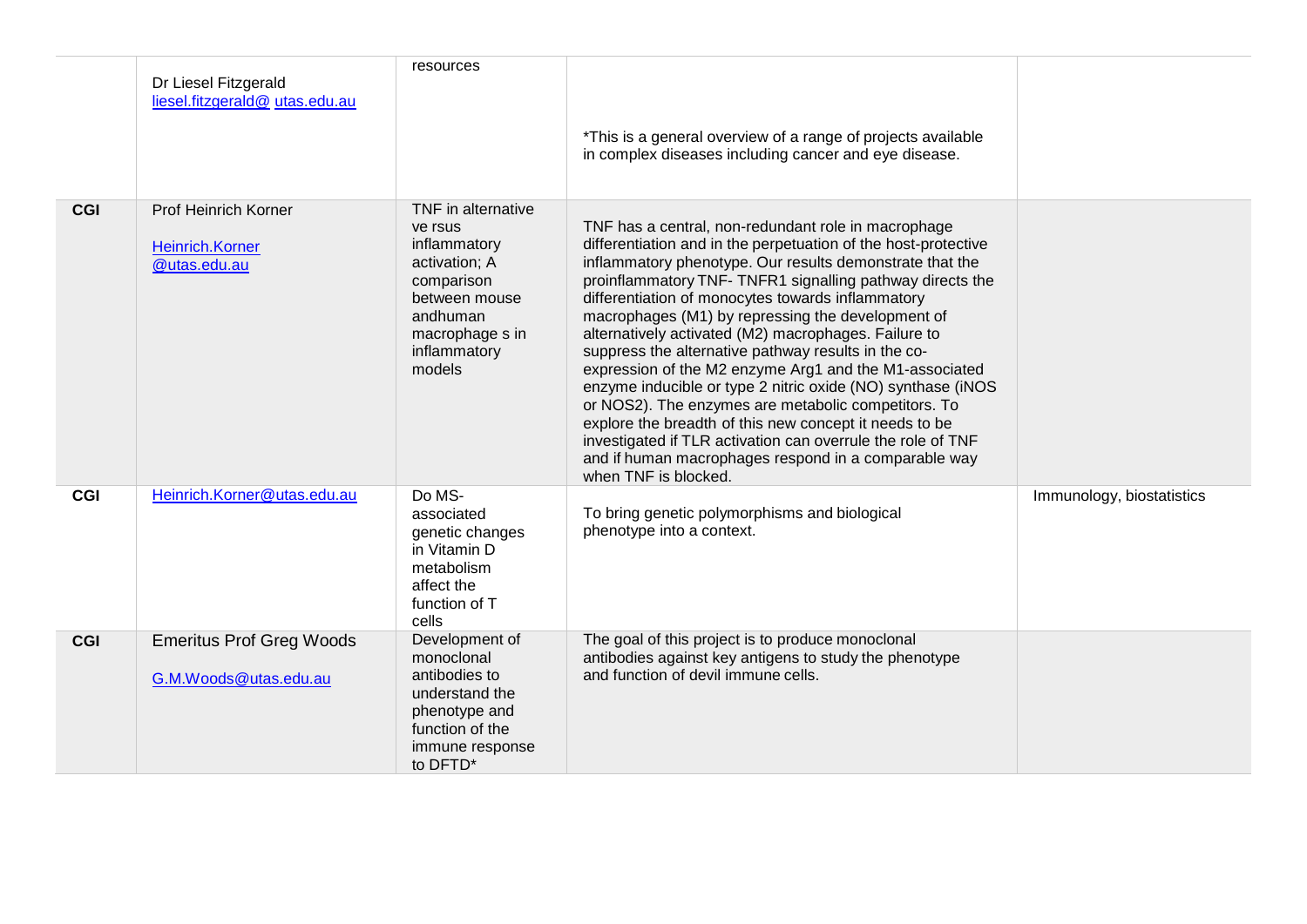| <b>CGI</b> | G.M.Woods@uta s.edu.au                          | Analysis of factors<br>produced by<br>DFTD*<br>cancer cells that<br>could influence the<br>immune response                                                                   | The goal of this project is to understand more of the DFTD<br>cancer cells to determine if they express factors that<br>suppress the immune response or inhibit lymphocyte<br>migration, preventing lymphocytes from entering the<br>tumour.<br>*Devil facial tumour disease (DFTD) is a unique cancer<br>because it is contagious. The cancer cells are transmitted<br>between devils when they bite. It is killing Tasmanian devils<br>and could cause their extinction. There is something special<br>about the tumour cells that prevent the immune system from<br>responding to the DFTD cancer cells. A limitation to studying<br>devil facial tumour disease is a shortage of biological<br>reagents, such as monoclonal antibodies. | Immunology, cancer<br>biology, molecular<br>genetics, protein biology                                                                                                                                                             |
|------------|-------------------------------------------------|------------------------------------------------------------------------------------------------------------------------------------------------------------------------------|---------------------------------------------------------------------------------------------------------------------------------------------------------------------------------------------------------------------------------------------------------------------------------------------------------------------------------------------------------------------------------------------------------------------------------------------------------------------------------------------------------------------------------------------------------------------------------------------------------------------------------------------------------------------------------------------------------------------------------------------|-----------------------------------------------------------------------------------------------------------------------------------------------------------------------------------------------------------------------------------|
| <b>MSK</b> | <b>Prof Graeme Jones</b><br>G.Jones@utas.edu.au | Tbone study- bone<br>development in<br>children from birth<br>to age 25 years                                                                                                |                                                                                                                                                                                                                                                                                                                                                                                                                                                                                                                                                                                                                                                                                                                                             | Medicine,<br>epidemiology/biostatistics,<br>and/or public health                                                                                                                                                                  |
| <b>MSK</b> | G.Jones@utas.edu.au                             | TASOAC study 10<br>year study of<br>osteoarthritis,<br>osteoporosis, falls,<br>vitamin D and bone<br>architecture                                                            |                                                                                                                                                                                                                                                                                                                                                                                                                                                                                                                                                                                                                                                                                                                                             | Medicine,<br>epidemiology/biostatistics,<br>and/or public health                                                                                                                                                                  |
| <b>MSK</b> | Prof Changhai Ding<br>changhai.ding@utas.edu.au | Synovitis,<br>inflammatory<br>makers and knee<br>osteoarthritic<br>changesover 10<br>years                                                                                   | This project, based on 2 established cohort study with 10<br>years' follow-up, will examine the associations between<br>MRI-detected effusion-synovitis, Hoffa's synovitis, serum<br>levels of hs-CRP, IL-6, TNF-alpha, knee structural changes<br>including cartilage defects, bone marrow lesions, cartilage<br>loss, and knee symptoms over 10 years.                                                                                                                                                                                                                                                                                                                                                                                    | Medicine, epidemiology,<br>biostatistics, or public<br>health                                                                                                                                                                     |
| <b>MSK</b> | Dr Dawn Aitken<br>dawn.aitken@utas.edu.au       | Improving our<br>understanding about<br>osteoarthritis,<br>developing new<br>therapeutic<br>treatments and<br>informing strategies<br>that optimise patient<br>care (with an | Dr Aitken leads a program of research which aims to develop a<br>better understanding of osteoarthritis and identify and test new<br>treatments. She is also interested in the role of exercise in the<br>management of osteoarthritis and improving the conservative<br>(non-surgical) management of the disease. Depending on the<br>student's interest and background a number of projects are<br>available which include:                                                                                                                                                                                                                                                                                                               | Students from a number of<br>backgrounds are welcome<br>including medical and health<br>sciences, epidemiology,<br>biostatistics, allied health, and<br>public health. Strong writing<br>and statistical skills are<br>desirable. |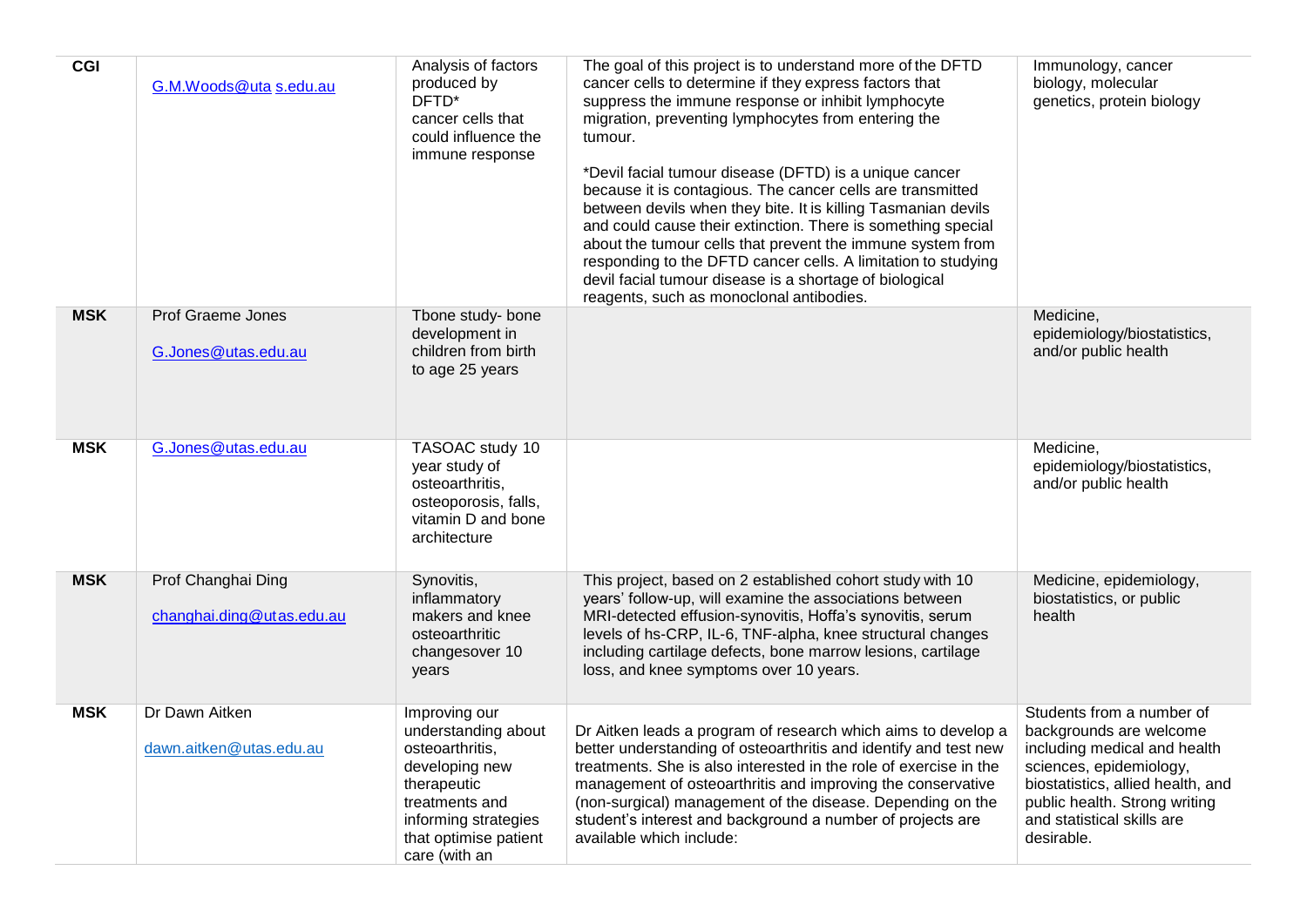|            |                                                                      | emphasis on the role<br>of exercise in disease<br>management)                                                                            | Long-term cohort studies which use MRI scanning to gain<br>a better understanding of the development and<br>progression of osteoarthritis;<br>Long-term cohort studies examining the relationship<br>$\bullet$<br>between physical activity and osteoarthritis;<br>Randomised controlled trials examining new therapeutic<br>treatments for musculoskeletal pain;<br>Randomised controlled trials examining exercise as a<br>$\bullet$<br>treatment for osteoarthritis;<br>Research which examines why the conservative<br>management of osteoarthritis is so poor in Australia,<br>performing systematic reviews, meta-analyses and<br>qualitative research methods.                                                                                                                                                                                                                                           |                                                            |
|------------|----------------------------------------------------------------------|------------------------------------------------------------------------------------------------------------------------------------------|-----------------------------------------------------------------------------------------------------------------------------------------------------------------------------------------------------------------------------------------------------------------------------------------------------------------------------------------------------------------------------------------------------------------------------------------------------------------------------------------------------------------------------------------------------------------------------------------------------------------------------------------------------------------------------------------------------------------------------------------------------------------------------------------------------------------------------------------------------------------------------------------------------------------|------------------------------------------------------------|
| <b>MSK</b> | Prof Tania Winzenberg and Dr<br>Feitong Wu<br>Feitong.Wu@utas.edu.au | Predictors of falls in<br>middle-aged women:<br>the role of balance<br>and lower limb muscle<br>strength (the Pre-<br><b>FALL Study)</b> | Falls are a major health issue among older people (>65 years)<br>- approximately 1 in 3 community-dwelling older people fall<br>each year. Falls cause considerable injury, morbidity, mortality<br>and costs. Falls increase with age and most work to date on<br>falls prevention has occurred in older adults (>65 years).<br>However, a high incidence of falls in middle-aged women has<br>also been reported. This middle-aged group of women has<br>largely been ignored in the context of falls prevention. An<br>additional concern is that a single fall is one of the strongest<br>risk factors for future falling. Therefore, developing early<br>interventions to prevent a first fall is also an important strategy<br>to reduce long-term falls risk. To address this issue, there is an<br>urgent need to understand both the circumstances and risk<br>factors for falls in middle-aged women. | Medicine, epidemiology,<br>biostatistics, or public health |
|            |                                                                      |                                                                                                                                          | Our data show that in middle-aged women, weaker muscle<br>strength is associated with poorer balance. These results<br>suggest that improving muscle strength and balance in midlife<br>may be beneficial for preventing falls in late midlife and even<br>older age. However, evidence is needed to support a direct link<br>between falls risk factors in middle-age and future falls before<br>development of early intervention programs can be justified.<br>We have a unique existing cohort of middle-aged women<br>(mean age 55 years in 2017) in whom we have measures of<br>lower limb muscle strength and balance made in 2011-12, as<br>well as of other potential falls risk factors. With these as<br>baseline data, a further follow-up in 2017-18 will enable us to<br>determine (a) whether modifiable falls risk factors in middle-                                                           |                                                            |